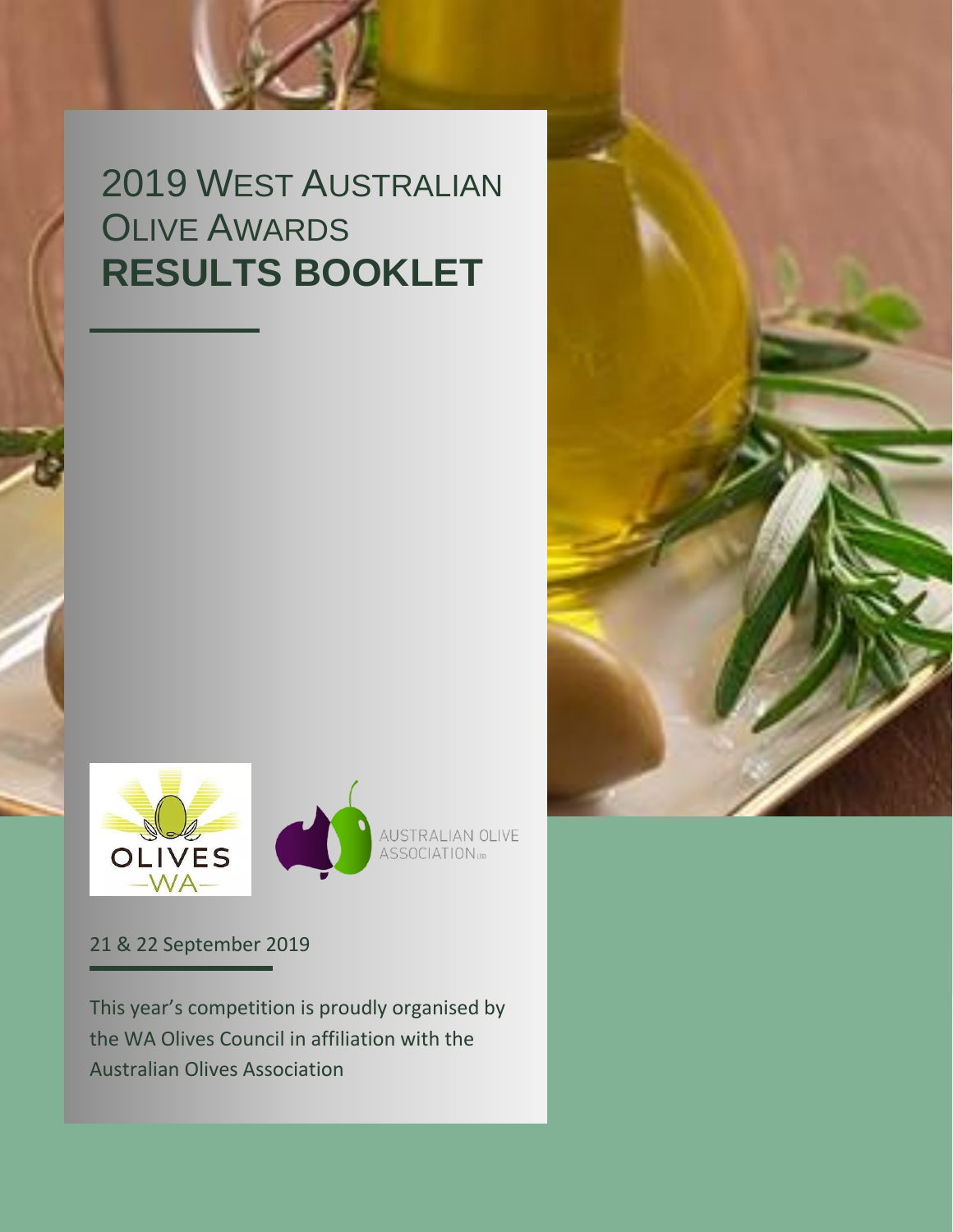## Table of Contents

| Class 1: Extra Virgin Olive Oil Boutique Volume 25 to 199 litres from single grove  13 |
|----------------------------------------------------------------------------------------|
| Class 2: Extra Virgin Olive Oil Commercial Volume 200 to 4,999 litres from a single    |
| Class 3: Extra Virgin Olive Oil Commercial Volume over 5,000 litres from a single      |
| Class 4: Extra Virgin Olive Oil Commercial Volume 200 to 4,999 litres from multiple    |
| Class 5a: Citrus Category Flavoured Olive Oil with volume over 50 litres 26            |
| Class 5b: Non-Citrus Category Flavoured Olive Oil with volume over 50 litres 28        |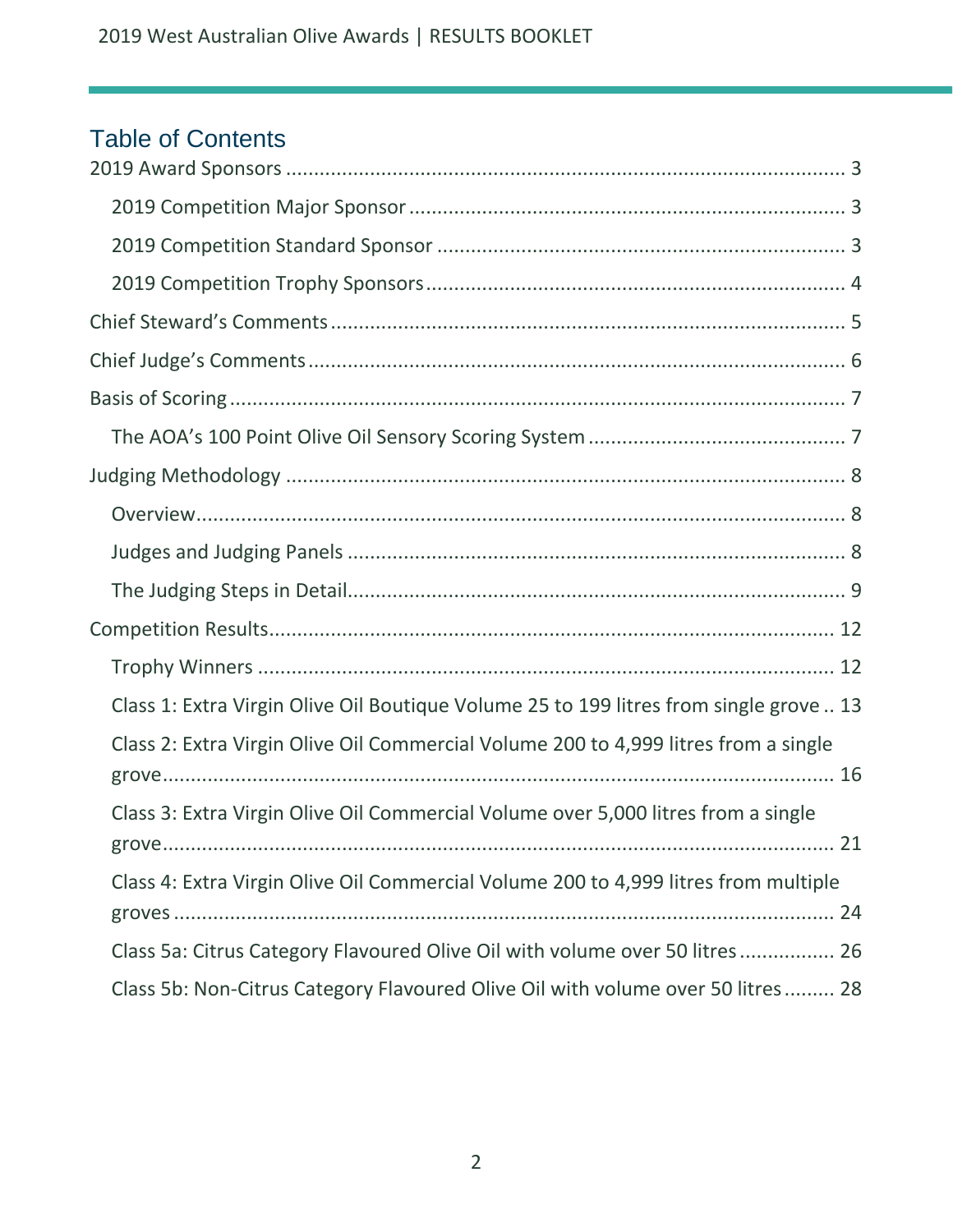## <span id="page-2-0"></span>**2019 Award Sponsors**

The 2019 West Australian Olive Awards would not have been possible without the generous support of this year's sponsors. The competition and all its stakeholders whole heartedly thank you.

## <span id="page-2-1"></span>**2019 Competition Major Sponsor**



#### **Agromillora Australia**

*"Worldwide leading company in the nursery sector and a benchmark in production and marketing of fruit trees and olive trees with the highest genetic and health standards."*

## <span id="page-2-2"></span>**2019 Competition Standard Sponsor**



#### **Multi-Color Corporation**

*"A true global label solution provider, MCC is one of the largest label companies in the world in multiple market segments"*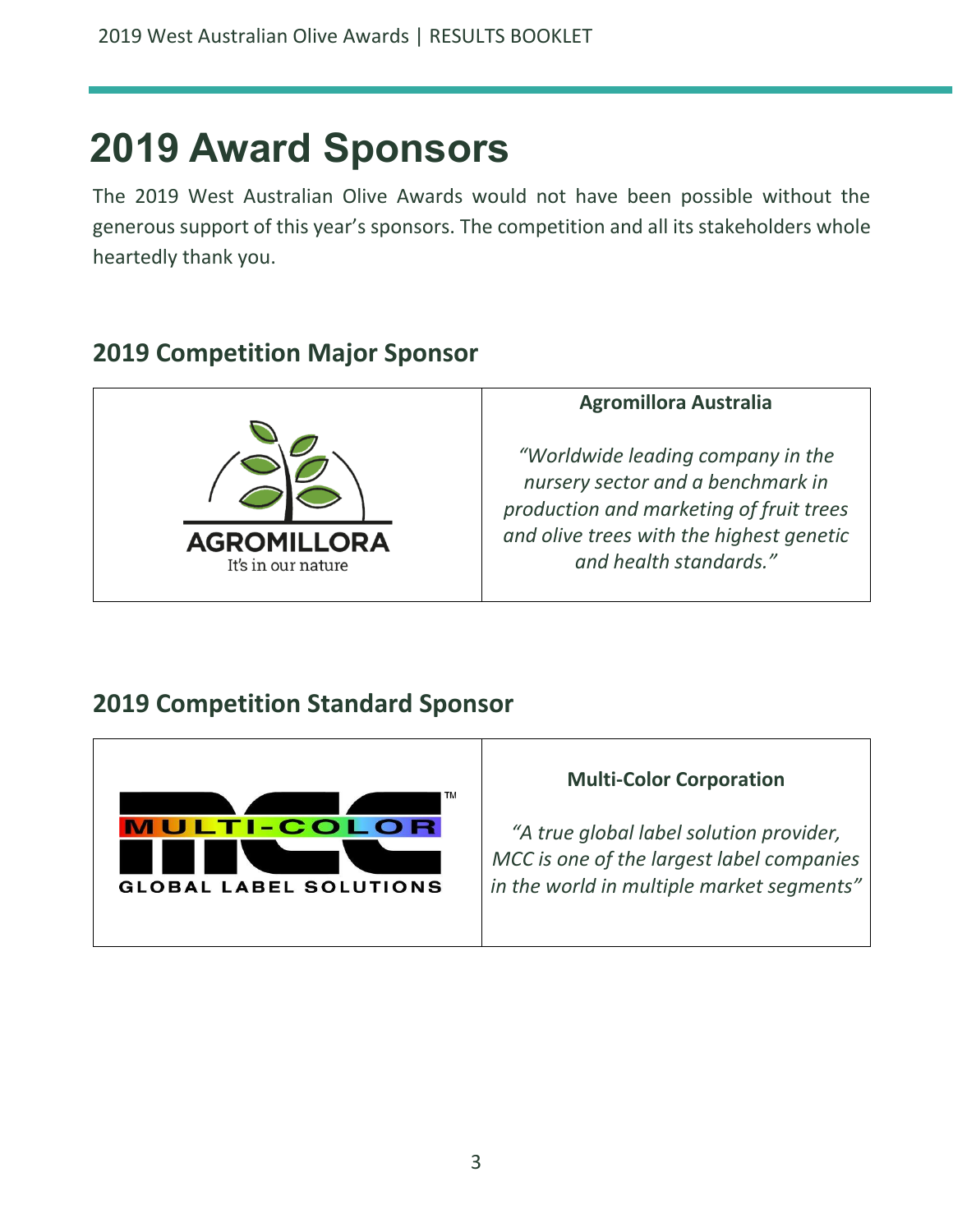## <span id="page-3-0"></span>**2019 Competition Trophy Sponsors**

| Best Boutique Oil of Show:                 |                                          |
|--------------------------------------------|------------------------------------------|
| <b>Preston Valley Grove</b>                |                                          |
| Best Commercial WA Oil of Show:            |                                          |
| <b>Farmer Jack's</b>                       |                                          |
| <b>Best Commercial Oil of Show:</b>        |                                          |
| <b>Olio Bello</b>                          | <b>LO BELLC</b>                          |
| <b>Best Commercial WA Flavoured Oil:</b>   |                                          |
| <b>Tarralea Grove</b>                      | Tarrales <b>SOVE</b>                     |
| Best Flavoured Oil of Show:                |                                          |
| <b>Destiny Olives</b>                      | Destiny)<br>Vivez                        |
| Best non-WA Oil of Show:                   |                                          |
| <b>Agromillora &amp; Closures Online</b>   | <b>AGROMILLORA</b><br>It's in our nature |
|                                            | closures<br>online                       |
| Best WA Oil of Show:                       | MULT<br>I-COLOR                          |
| <b>Multi-Color WA and Elders Insurance</b> | <b>GLOBAL LABEL SOLUTIONS</b>            |
| <b>Best Oil of Show:</b>                   |                                          |
| <b>Agromillora</b>                         | ORA<br>AGROMI<br>It's in our nature      |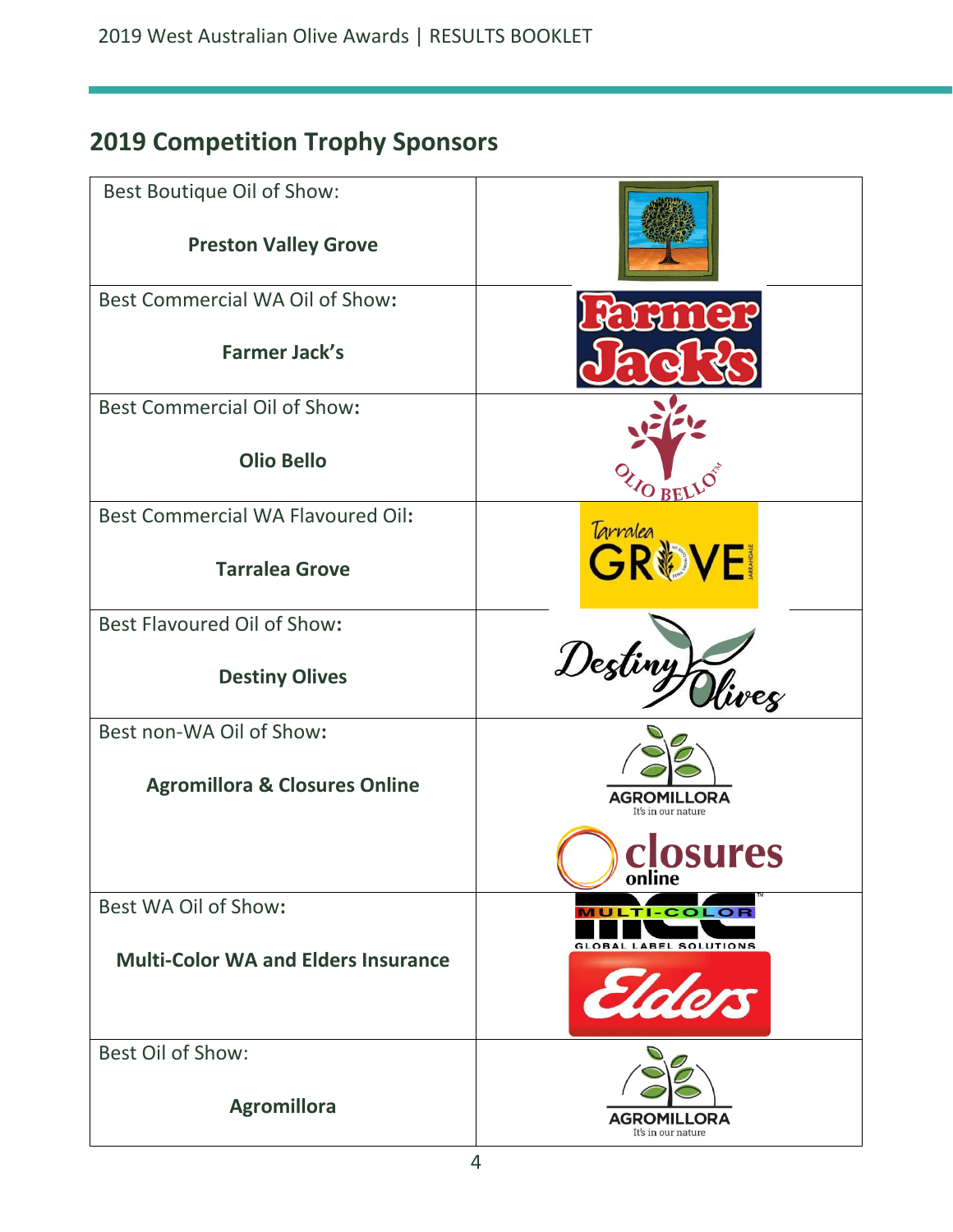## <span id="page-4-0"></span>**Chief Steward's Comments**

It was my pleasure being the Chief Steward for the 2019 West Australian Olive Awards. Over the course of a few weeks, I had the privilege of receiving 87 entries (delivered via 177 bottles) from 53 competitors that grow their oils across the country. I'm pleased to share some interesting visuals on this year's entries:



As the results show, we received a high caliber of entries this year with just under a quarter of entries (22.1%) receiving Gold, just under half the entries (43.7%) receiving Silver and under 1 in 10 (9.3%) not receiving a medal or being deemed defective.

Along with our fantastic sponsors and the Australian Olive Association, I'd like to thank Olives WA for organising this competition that I believe has well exhibited Western Australia's capability to produce award winning olive oils.

I would like to acknowledge the entire competition team that worked tirelessly to plan and execute this competition. I believe the collective hard work has definitely paid off.

This year's competition introduced several exciting changes such as our new affiliation to the AOA, more awards for our local and Eastern State participants, providing WA growers with the chance to exhibit their finest oils on Farmer Jack's shelves, allowing all to attend the judges training, and more. We hope to keep the competition dynamic and to continue improving with every iteration. I hope all are looking forward to the 2020 Western Australian Olive Awards!

Best Regards, Anj Walia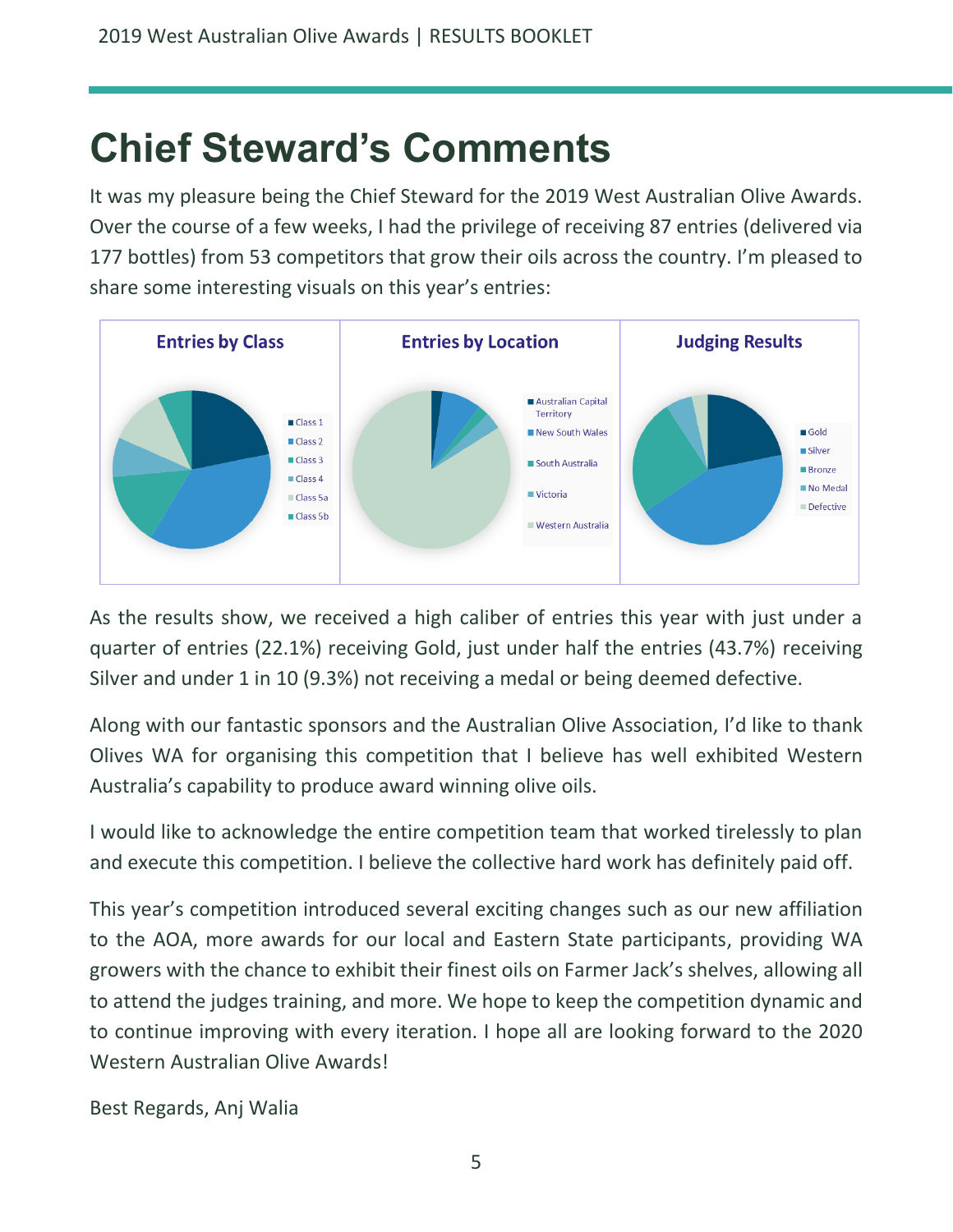## <span id="page-5-0"></span>**Chief Judge's Comments**

I would like to extend my thanks to WAOC and the AOA, for giving myself the privilege of chairing the Perth Olive Oil competition. Most olive growing regions reported a very successful season. It was a fairly cool and dry summer of 18/19.

We managed to produce some of the best oils, in years. The Polyphenols averaged 335. The FFA averaged 0.2. Peroxide at 7.

The oils judged were of a consistently high standard. Gold medals were awarded in all classes and styles, Indicating the panel of judges have an excellent appreciation of the quality parameters, that define an outstanding oil.

The top award-winning oils had freshness, vibrancy, were complex and had the distinctive characteristics of a gold medal oil.

The other end of the scale we had three oils that didn't make the parameters and displayed the classical defects of fermentation e.g. Fusty, muddy sediment and medicinal. This is usually caused by poor storage, the medicinal or (bandaid) is usually a time problem between harvesting and processing.

I would say to any producer who didn't achieve the outcome they were looking for, don't take it personally we have all been there and learned from it

I would like to thank our chief steward Anjali Walia for her organisation skills. A thank you to Nadia and Julie for looking after the judges and myself. The applause has to be for the panel who unselfishly give their expertise and time in judging the oils.

Isabelle Okis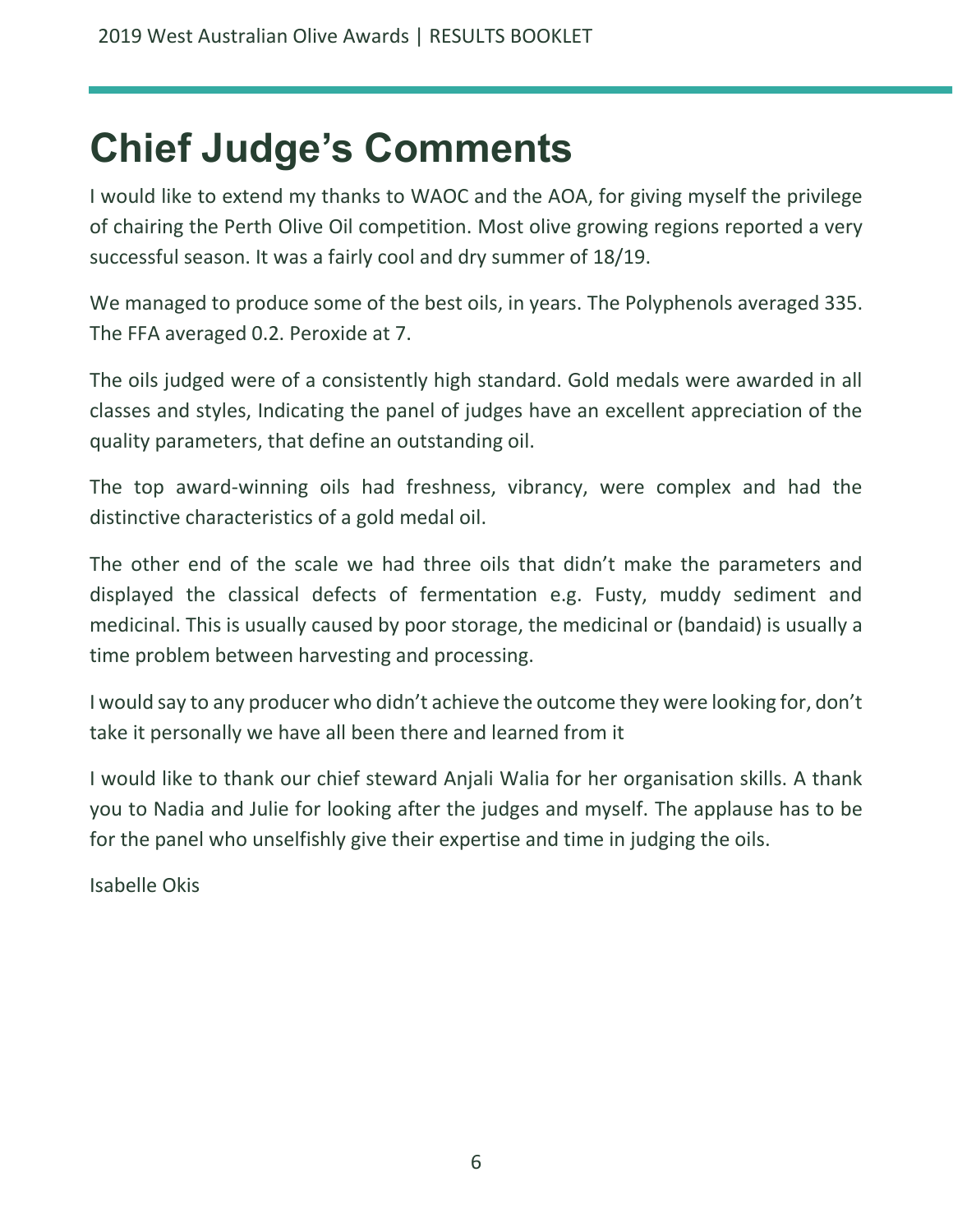# <span id="page-6-0"></span>**Basis of Scoring**

## <span id="page-6-1"></span>**The AOA's 100 Point Olive Oil Sensory Scoring System**

The 100-point scoring system includes assessment of the oil's freshness, aroma, and flavour complexity, balance, and aftertaste.

| AROMA (A) good fruit intensity*, balance & absence of faults                        | 35 points |
|-------------------------------------------------------------------------------------|-----------|
| PALATE (P) good fruit intensity*, balance, complexity & absence of faults 45 points |           |
| HARMONY (B&P) balance (including bitterness & pungency)*                            | 20 points |

SCORE (maximum) 100 points

\*assessed relative to the style of oil, i.e. delicate, medium or robust.

How medals are calculated:

- Gold 86 or more
- Silver  $76 85$
- Bronze 65-75
- No medal 55-64
- Defective <54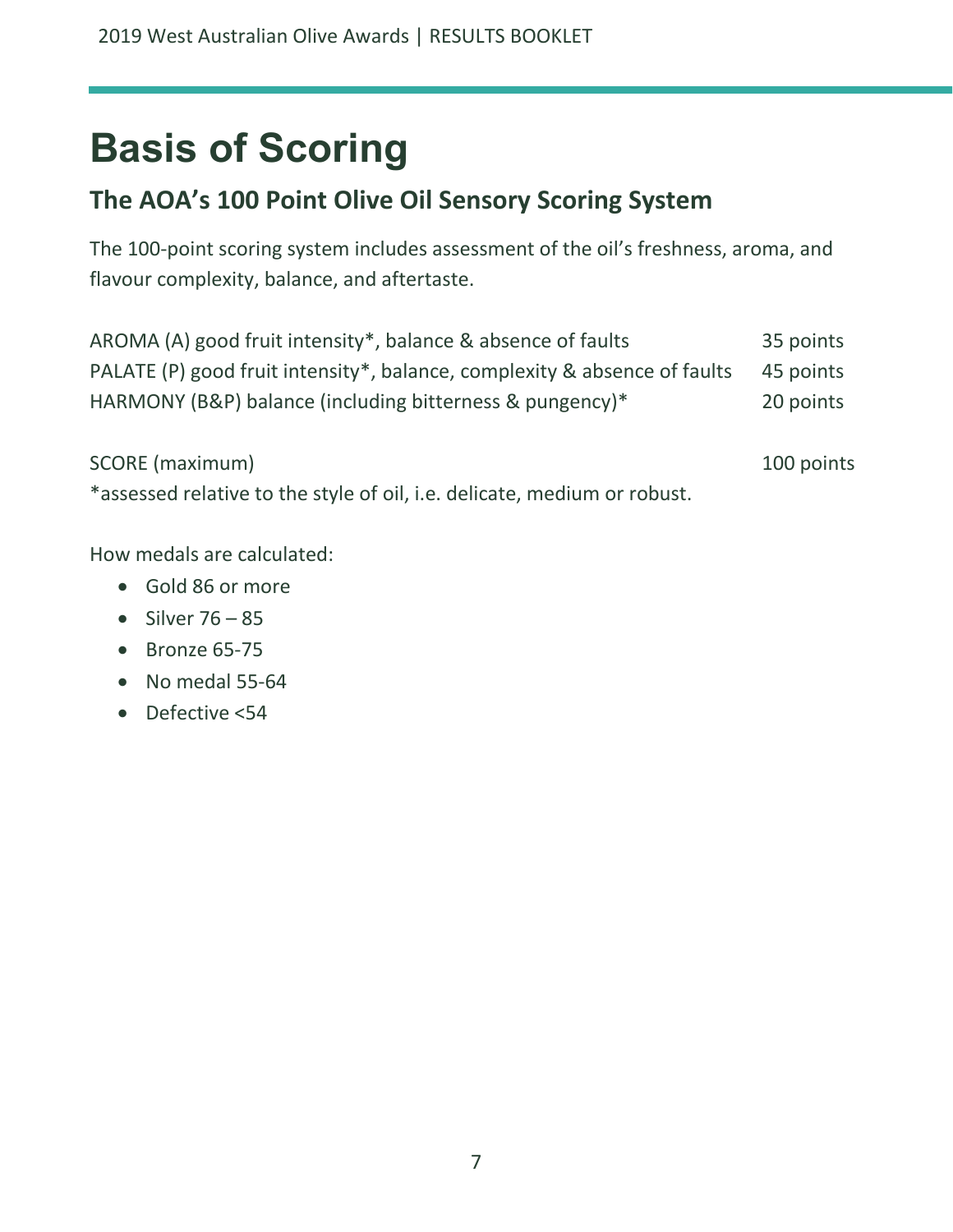# <span id="page-7-0"></span>**Judging Methodology**

## <span id="page-7-1"></span>**Overview**

All entries were received by the Chief Steward and were treated with complete confidentiality until the results were announced. The judging process consisted of three steps:

- 1. Chemical testing\*: for
	- a. % Free Fatty Acid (%FFA) which is an indicator of good grove and processing practices,
	- b. peroxide value which relates to storage of the oil and its shelf life,
	- c. UV absorbance which relates to an oil's state of preservation from oxidization, and
	- d. level of polyphenols which is an indicator of the intensity of an oil's taste or style, i.e. delicate, medium or robust.

*\*Flavoured oils did not undergo chemical testing.*

- 2. Organoleptic (sensory) assessment: using the AOA's 100 point Sensory (Aroma and Palate) scoring system, awarding gold medals to those oils that scored 86 points and above, silver medals to those scoring 76 to 85 points, and bronze to those scoring 65 to 75 points.
- 3. A second Organoleptic assessment of those oils that scored a gold medal in Step 2, to determine the eight trophy winners.

## <span id="page-7-2"></span>**Judges and Judging Panels**

The final arbiter of the results was Isabelle Okis, one of Western Australia's most experienced olive oil judges and tasters. A key role for Isabelle was to ensure consistency across the competition judging panels, while ensuring relativity with judging panels elsewhere in Australia.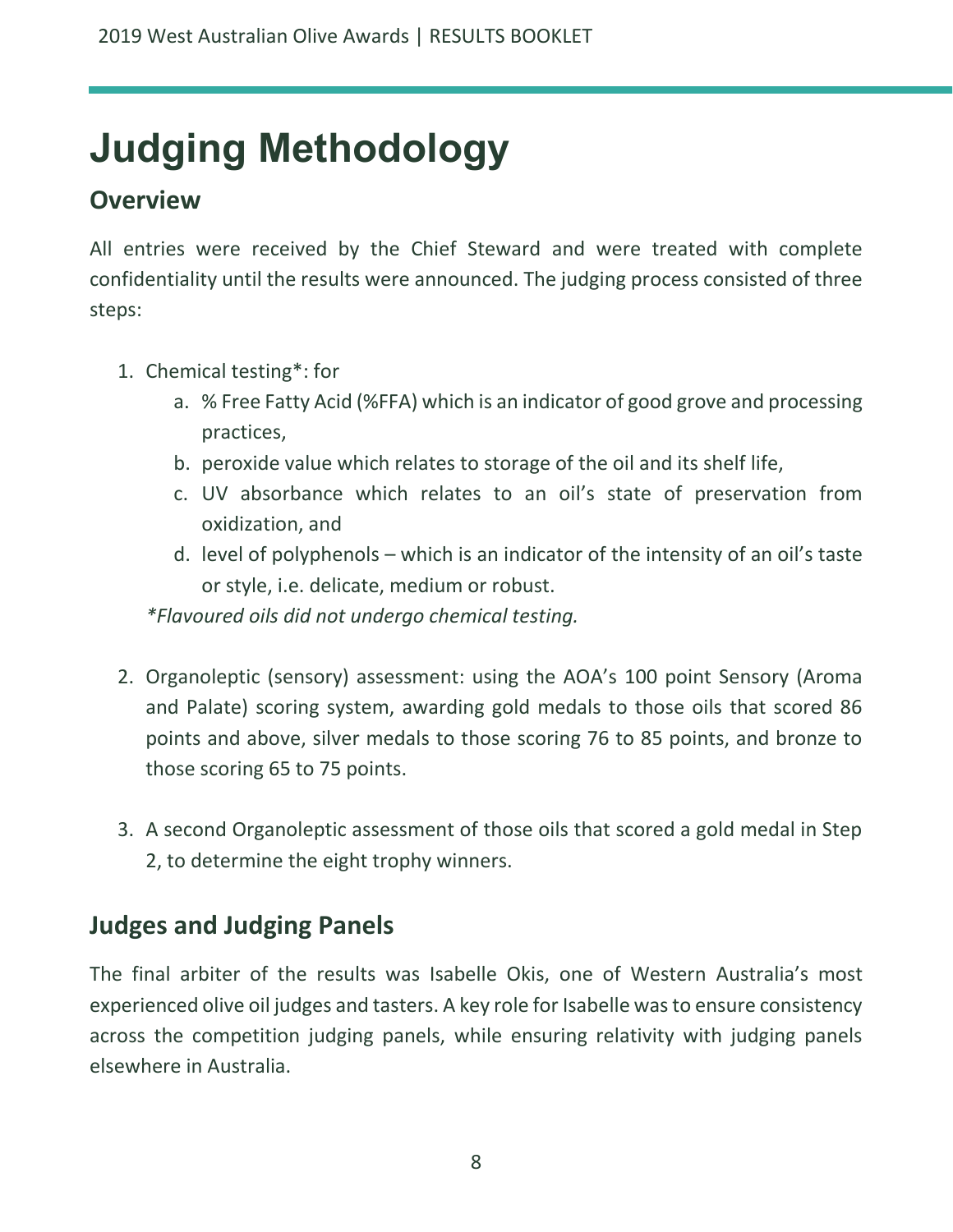The 16 trained judges and 5 associate judges were volunteers drawn from tasters who have attended recognised olive oil tasting courses (often at their own expense), and who meet to hone their tasting skills.

Day one of the competition saw the judges assigned to one of four tasting panels to taste the EVOO, with each panel consisting of at least three experienced judges. Results were tallied in preparation for taste-offs on day two. A review panel of 4 judges re-tasted several oils to confirm their scores; or ascertain whether there was any required promoting or demoting after the initial assessment. Judging was completed on day two with the flavoured oil entries which comprised a wide and interesting array of different flavour enhancements.

As several judges had oils entered in the competition, the oils were allocated to the panels in a manner that ensured a judge did not assess their own oil.

### <span id="page-8-0"></span>**The Judging Steps in Detail**

#### Step 1: Chemical Analysis

A 100ml sample of each entry in Classes 1 to 4 was sent to NSW Department of Primary Industries (DPI) for:

- a) *Analysis of its Free Fatty Acid* (expressed as a % of oleic acid), which should not exceed the international standard of 0.8%.
- b) *Analysis of Peroxide Value* (expressed as milliequivalent of peroxide oxygen per kg of oil) which should not exceed the standard of 20 mEq/kg of oil. This test measures the active oxygen in the oil, and its potential to go rancid.
- c) *Analysis of UV Absorbance* which should not exceed the following extinction coefficients: DeltaK no greater than 0.01; 270 nm no greater than 0.22; & 232 nm no greater than 2.5. This test measures changes in the structure of fatty acids, something which occurs during ageing or heating of oil. One entry did not pass this test.
- d) *Determination of the Polyphenol level* (expressed as mg of caffeic acid per kg of oil or ppm [parts per million]). The main use of this test is to enable the oils to be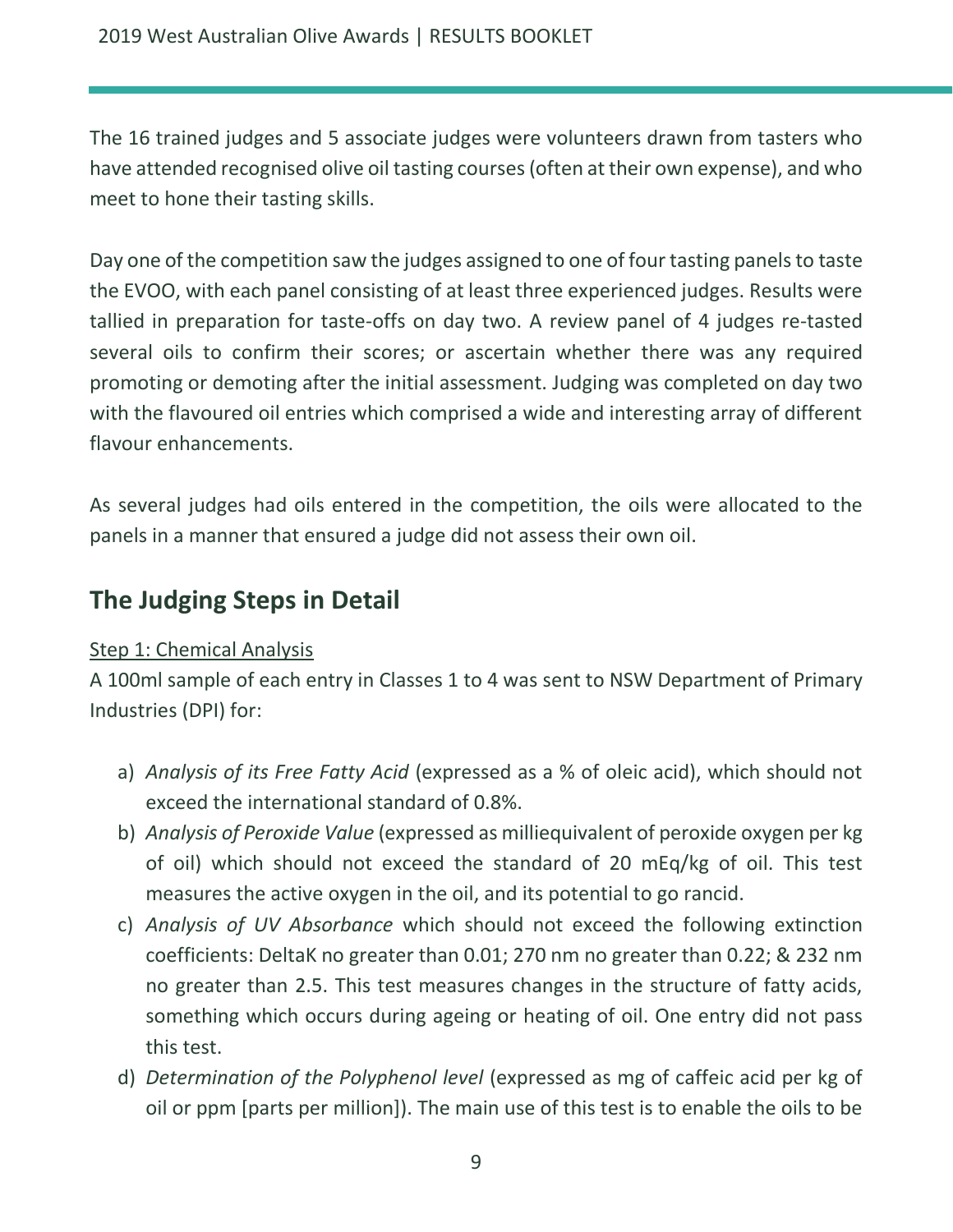presented to the judges in ascending order of taste intensity. This helps maintain the sensitivity of a judge's palate. The test is also used to broadly classify an oil's style as delicate, medium or robust. The transition between delicate and medium styles is typically a polyphenol value of 170, medium to robust is typically 330.

This year's competition had no entries disqualified due to poor test results. Only some of the chemical test results are displayed in this booklet. A comprehensive report is available to each entrant regarding their individual test results on request.

#### Step 2: AOA Sensory Assessment

- a) Samples of oil received from each entrant were decanted into standardised glass bottles and were identified by a code number known only to the Chief Steward.
- b) The oils were presented to each judging panel in blocks of 4, in ascending order of flavour intensity, based on the oils' polyphenol values.
- c) The individual judges assessed each oil in the 4 allocated to their panel. Each panel then discussed the individual judge's scores and reached consensus as to the final score, fault (if any), and description of the oil. An oil was often re-tasted more than once to reach a conclusion by the panel.
- d) The Moderator of Judges was always available to assist the panels in their deliberations and confirm panel decisions. Once agreement was reached about an oil's assessment its score and judges' comments were entered on the summary score sheet. The comments on this sheet are moderated by the Chief Judge before inclusion in this Results Booklet.
- e) The flavoured oils in Classes 5a and 5b were assessed separately by two Flavoured Oil judging panels on Sunday. The classes were later combined for determination of the best flavoured oils and for this Results Booklet.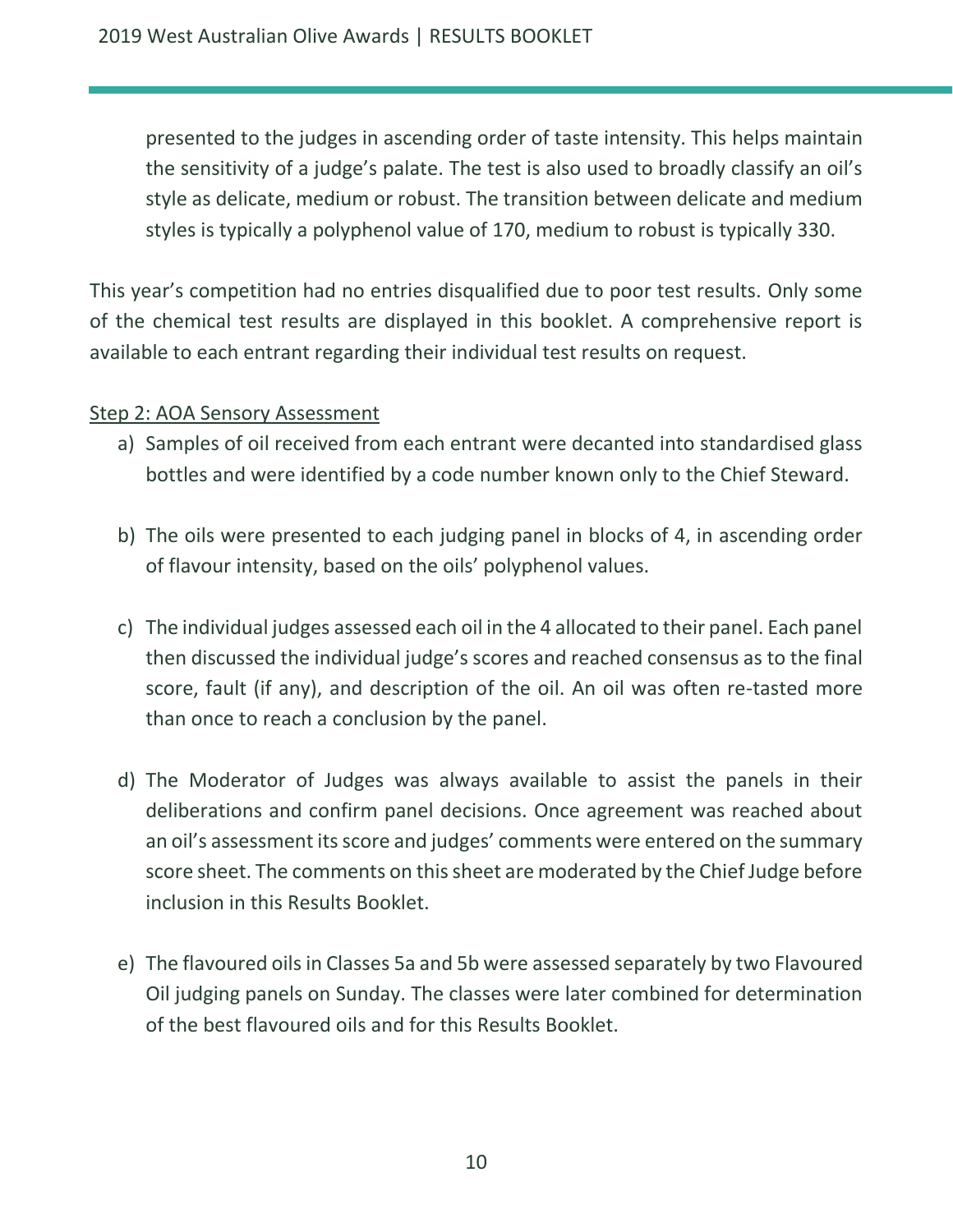#### Step 3: 'Best of' Awards

At the conclusion of judging the 87 eligible oils, the gold medal oils were subjected to a blind tasting by all judges working as one panel to determine the eight award winners.

The gold medal oils were divided into several groups. The judges were asked to rank the oils in order of preference. These oils had been given new identification code to remove potential bias.

The scores for each group were summed by the Chief Steward to ascertain the major trophy winners.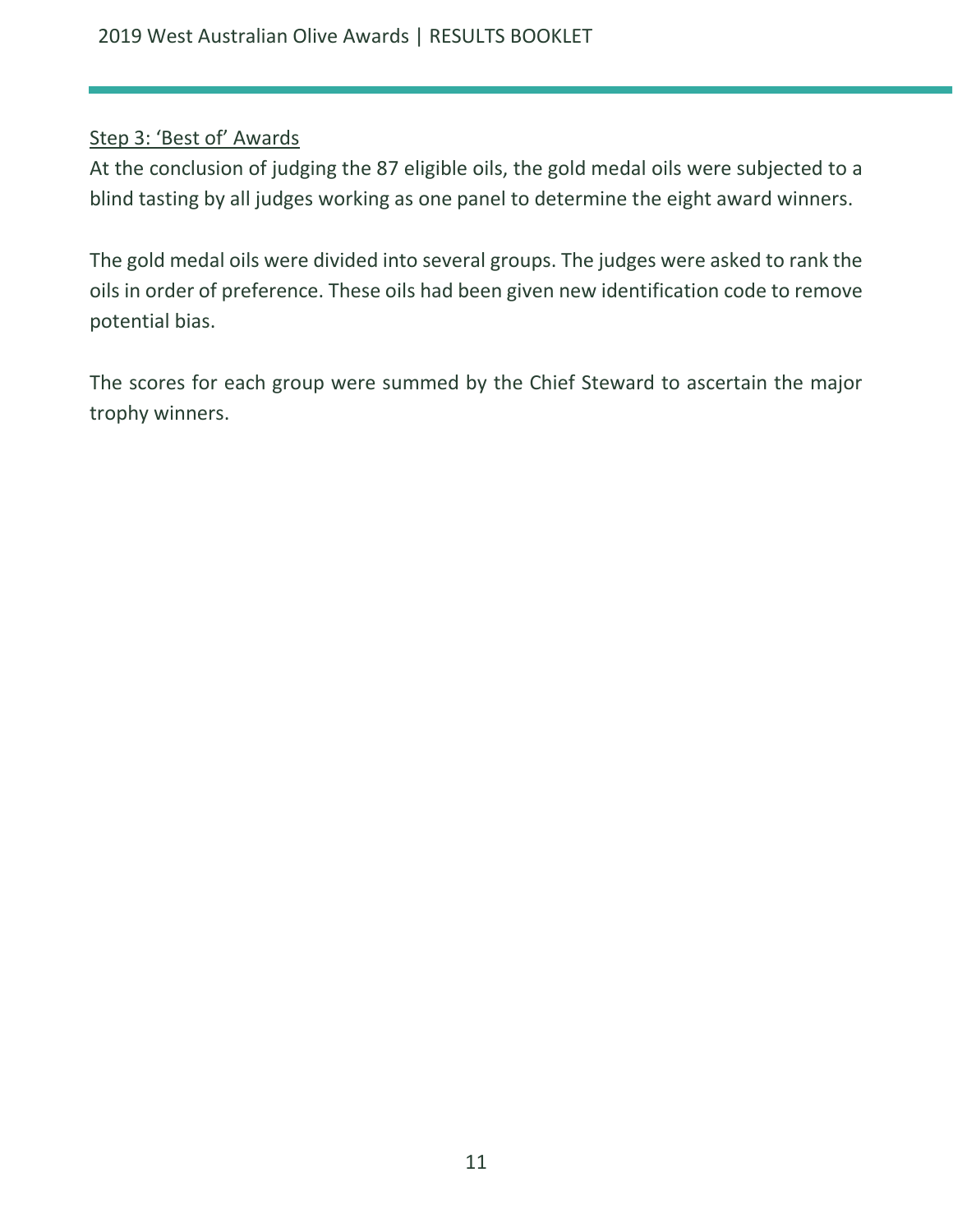## **Competition Results**

**Trophy Winners**

**Best Boutique Oil of Show:** Tarralea Grove, Tarralea Grove Extra Virgin Olive Oil - Barouni Manzanilla Ascolana

**Best Commercial WA Oil of Show:** The Sathya Olive Company, Extra Virgin Olive Oil

<span id="page-11-0"></span>**Best Commercial Oil of Show:** Boundary Bend Olives, Cobram Estate Ultra Premium Reserve Hoji Blanca - Hoji Blanca

<span id="page-11-1"></span>**Best Commercial WA Flavoured Oil:** Preston Valley Grove Pty Ltd, Chilli Pressed - Chilli Pressed (Agramata)

**Best Flavoured Oil of Show:** Guinea Grove Farm, Basil Crush - Basil

**Best non-WA Oil of Show:** Boundary Bend Olives, Cobram Estate Ultra Premium Reserve Hoji Blanca - Hoji Blanca

**Best WA Oil of Show:** New Norcia Services, New Norcia Services - Mission

**BEST IN SHOW:** New Norcia Services, New Norcia Services - Mission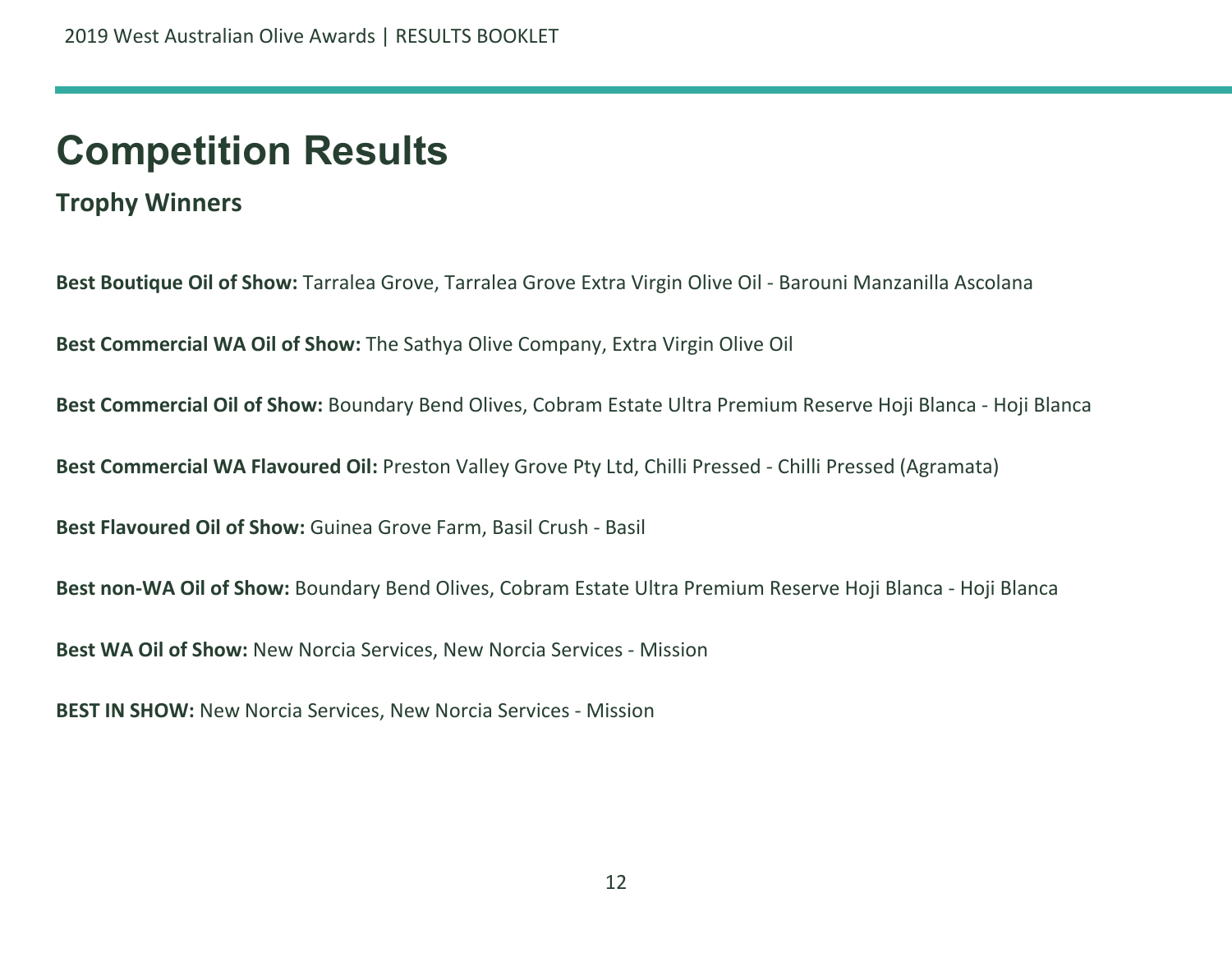## **Class 1: Extra Virgin Olive Oil Boutique Volume 25 to 199 litres from single grove**

Trophy Winners in this Class

**Best Boutique Oil of Show:** Tarralea Grove, Tarralea Grove Extra Virgin Olive Oil - Barouni Manzanilla Ascolana

<span id="page-12-0"></span>

| $\mathbf{\underline{o}}$<br>Entrants | <b>Entry</b>                                                                                                   | Style        | Processor         | Acid<br>Fatty | Peroxide | Polyphenol | Score | Medal  | <b>Judges' Comments</b>                                                                                                                                                                                 |
|--------------------------------------|----------------------------------------------------------------------------------------------------------------|--------------|-------------------|---------------|----------|------------|-------|--------|---------------------------------------------------------------------------------------------------------------------------------------------------------------------------------------------------------|
| 0119                                 | Tarralea Grove, Tarralea<br>Grove Extra Virgin Olive Oil -<br>Barouni Manzanilla Ascolana<br>Western Australia | $\mathsf{R}$ | Tarralea<br>Grove | 0.1           | 8        | 459        | 86    | Gold   | Aromas of olive leaf, green apple and rocket.<br>Transfers on to the palate with green fruit<br>flavours. Good bitterness and pungency with a<br>persistent finish. A delicious robust oil              |
| 0219                                 | Tarralea Grove, Tarralea<br>Grove Extra Virgin Olive Oil -<br>Hojiblanca<br>Western Australia                  | M            | Tarralea<br>Grove | 0.1           | 9        | 311        | 77    | Silver | Tomato leaf, Pea shoots, artichoke and cut grass<br>aroma transferred on to the palate. Delayed<br>bitterness with a peppery finish                                                                     |
| 1901                                 | Long Gully Grove, Long Gully<br>Grove - Mission, Frantoio,<br>Coratina<br>Western Australia                    | M            | Olio Bello        | 0.1           | 7        | 245        | 80    | Silver | Mild aroma of grass & tomato leaf. Gentle<br>fruitiness on the palate with a slow developing<br>pungency. Pleasantly balanced.                                                                          |
| 1902                                 | Long Gully Grove, Long Gully<br>Grove - Frantoio, Picual,<br>Leccino, Pendolino<br>Western Australia           | M            | Olio Bello        | 0.1           | 7        | 355        | 83    | Silver | fresh Cut grass and herbs aroma that follows<br>through to the palate with a clean mouth feel.<br>Good level of bitterness and pungency with a<br>warm peppery finish. Well balanced and complex<br>oil |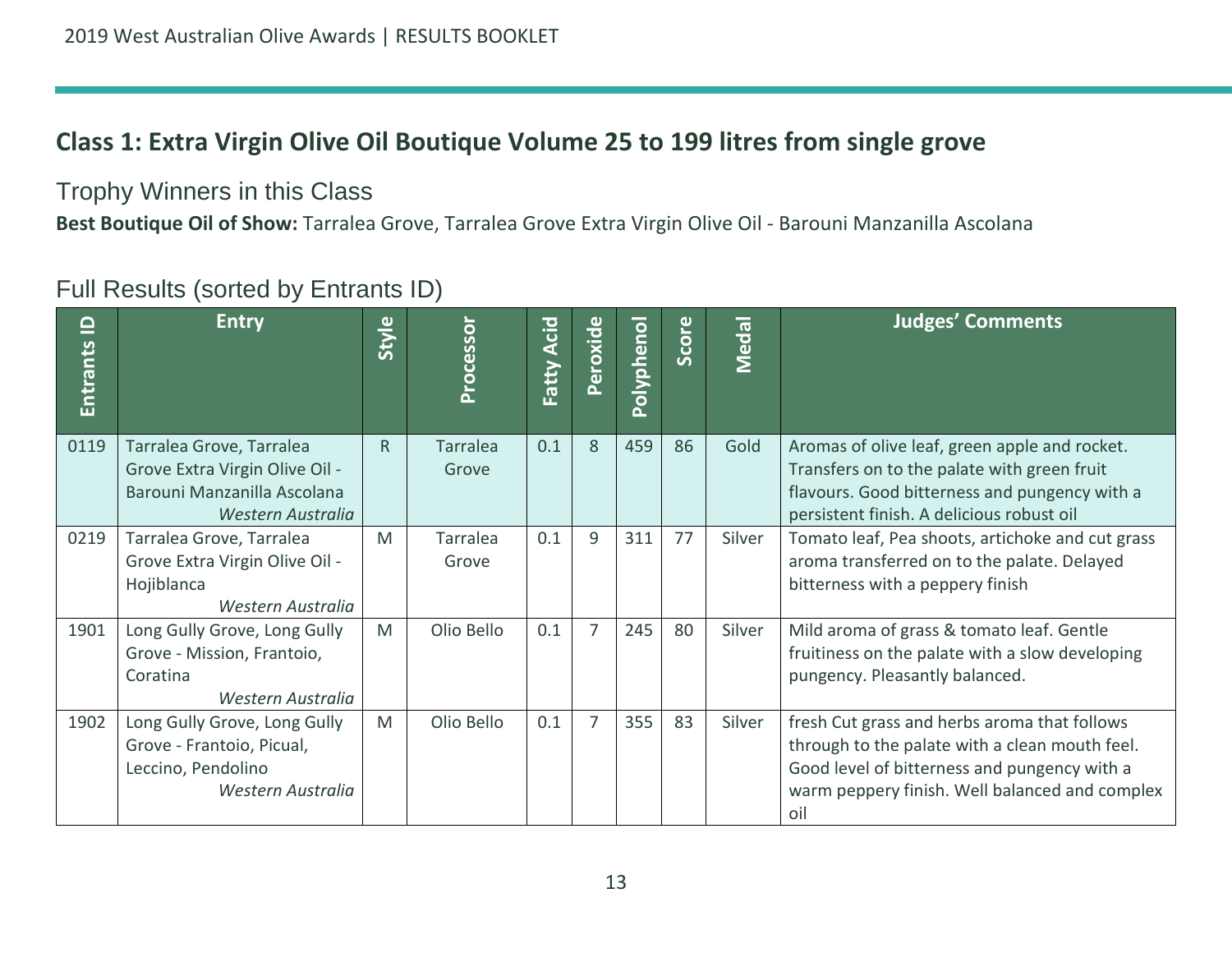| Entrants <b>ID</b> | <b>Entry</b>                                                                                                          | Style        | Processor                              | Fatty Acid | Peroxide       | Polyphenol | Score | Medal              | <b>Judges' Comments</b>                                                                                            |
|--------------------|-----------------------------------------------------------------------------------------------------------------------|--------------|----------------------------------------|------------|----------------|------------|-------|--------------------|--------------------------------------------------------------------------------------------------------------------|
| 2133               | The Natural Circle, TNC19 -<br>Minerva<br>Western Australia                                                           | D            | Barry<br>Saunders<br>Tarralea<br>Grove | 0.1        | 11             | 258        | 74    | <b>Bronze</b>      | Aromas of citrus and spices transferred to the<br>palate. Reasonably well balanced, clean oil.                     |
| 3436               | Roccannoil, Roccannoil by<br>Rocco & Anna Perrella -<br>Western Australia                                             | D            | Rocco &<br>Anna Perrella               | 0.2        | 11             | < 50       | 66    | <b>Bronze</b>      | tropical aroma with very sweet on palate with<br>little bitterness and pungency                                    |
| 4043               | Tolcon, Tolcon - Leccino<br>Western Australia                                                                         | $\mathsf{R}$ | York Olive Oil                         | 0.4        | 12             | 493        | 80    | Silver             | Aroma of dark greens with herbaceous tones.<br>Strong fruit palate with a warm chilli finish that<br>was balanced. |
| 5973               |                                                                                                                       |              |                                        | 0.2        | 8              | 208        | 60    | <b>No</b><br>Medal | Faint green aroma. Flat on palate.                                                                                 |
| 7177               | Chimes Estate, Chimes Estate<br>- Leccino<br>Western Australia                                                        | D            | Olio Bello                             | 0.2        | $\overline{7}$ | 162        | 76    | Silver             | aroma of green banana and tomato leaf that<br>transfers on to the palate with mild bitterness<br>and pungency.     |
| 8246               |                                                                                                                       |              |                                        | 0.1        | 8              | 244        | 60    | <b>No</b><br>Medal | Weak green banana aromas. Heavy on palate.<br>Lacks balance with bitterness and pungency.                          |
| AC19               | Arkstone Olives, Arkstone<br>Olives 100% EVOO<br>Correggiola - Correggiola<br><b>New South Wales</b>                  | $\mathsf{R}$ | Arkstone<br>Olives                     | 0.1        | 5              | 304        | 70    | <b>Bronze</b>      | Aroma of green fruits and sorrel, transfers well.<br>Strong bitterness, but a pleasant robust oil.                 |
| <b>BIA</b>         | Silver Lakes Wines, Silver<br>Lakes Extra Virgin Olive Oil -<br>Manzennillo, Verdale<br>Frantoio<br>Western Australia |              | Destiny<br>Olives                      | 0.1        | 10             | 397        | 66    | <b>Bronze</b>      | Mild aroma of sweet fruits. Little fruit on the<br>palate contrasted with strong bitterness and low<br>pungency    |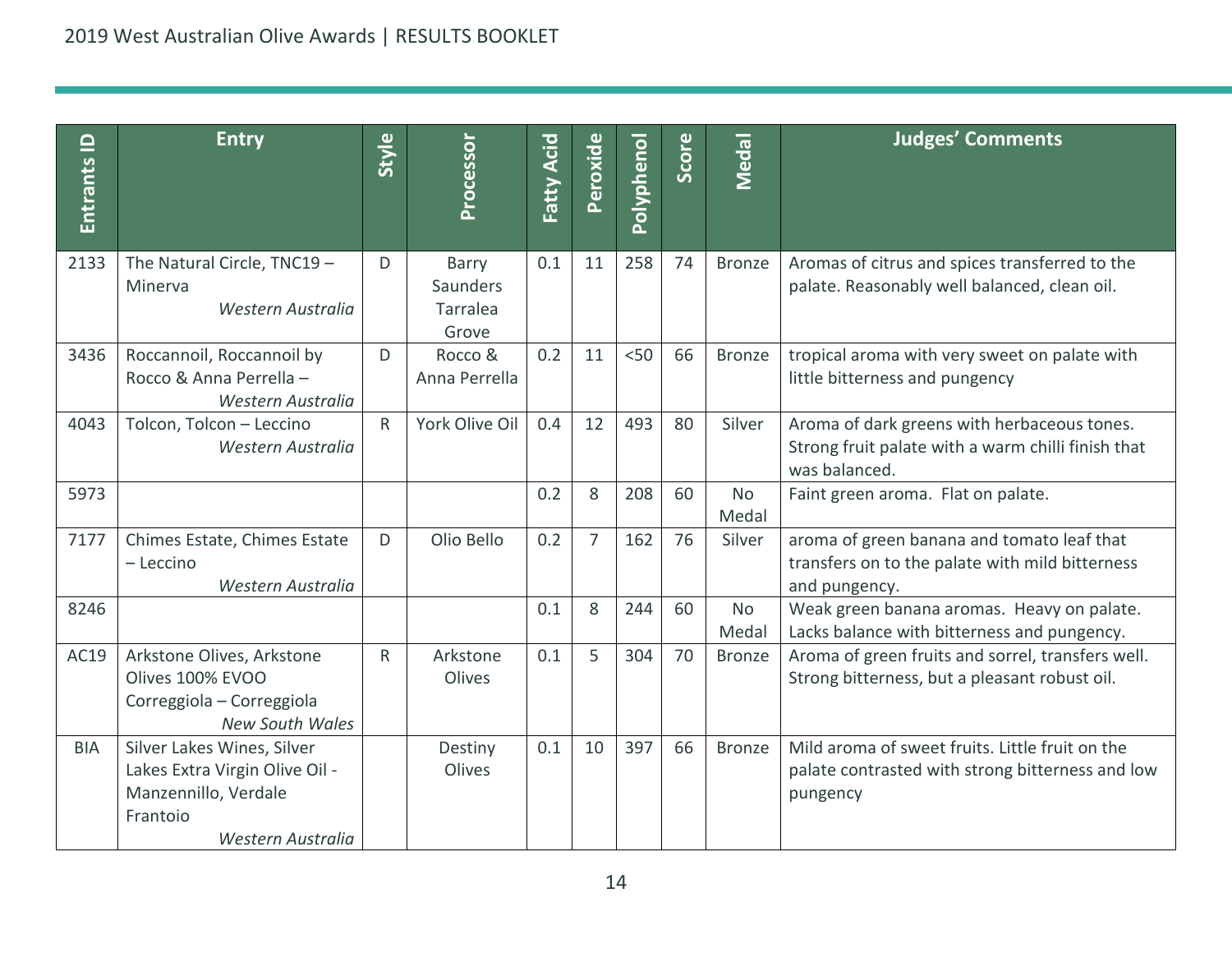| $\mathbf{\underline{o}}$<br>Entrants | <b>Entry</b>                                                                                                                        | Style        | Processor               | Fatty Acid | Peroxide | Polyphenol | Score | <b>Medal</b>       | <b>Judges' Comments</b>                                                                                                                                                             |
|--------------------------------------|-------------------------------------------------------------------------------------------------------------------------------------|--------------|-------------------------|------------|----------|------------|-------|--------------------|-------------------------------------------------------------------------------------------------------------------------------------------------------------------------------------|
| <b>ETCM</b>                          | Elaionas, Elaionas - WA<br>Mission Koarkani Minerva<br>Fantoni<br>Western Australia                                                 | M            | Destiny                 | 0.2        | 11       | 371        | 65    | <b>Bronze</b>      | Spicy hints of aroma. Spicy on palate but<br>dominated by bitterness                                                                                                                |
| <b>JK36</b>                          | RA & MJ Birkle, Quinbrook<br>Farm Gingin-<br>Western Australia                                                                      |              | Regans Ridge<br>Pty Ltd | 0.2        | 12       | 139        | 72    | Bronze             | Aroma of floral bouquet, transfers well on palate.<br>Delicate finish.                                                                                                              |
| P021                                 |                                                                                                                                     |              |                         | 0.2        | 8        | 296        | 60    | <b>No</b><br>Medal | Aroma of ripe fruits. Little fruit on the palate.<br>Unbalanced finish                                                                                                              |
| <b>SHAD</b>                          |                                                                                                                                     |              |                         | 0.1        | 9        | 270        | 64    | <b>No</b><br>Medal | the aroma is very ripe with an overpowering<br>parmesan smell. A little greasy in the mouth and<br>tasting of over ripe Fruit                                                       |
| <b>SZIZ</b>                          | Place of Plenty, Place of<br>Plenty - Corregiola<br>Western Australia                                                               | $\mathsf{R}$ | Jumanga                 | 0.3        | 8        | 288        | 79    | Silver             | Fruity aroma, hints of green melon. Transferred<br>on to the palate with Herbaceous, honey dew<br>melon flavours. Medium bitterness and<br>complexity. Reasonably well-balanced oil |
| <b>TRFP</b>                          | Toapin Rise Farm, Toapin Rise<br>Farm, Quairading WA -<br>Arbequina Coratina Picual<br><b>Frantoio Mission</b><br>Western Australia |              | York Olive Oil          | 0.1        | 10       | 539        | 83    | Silver             | herbaceous and citrus hint aroma. Fresh rocket<br>leaf on palate with good bitterness and pungency<br>that lingers                                                                  |
| <b>YI19</b>                          | Yirri Grove, Yirri Grove Blend<br>2019 - Kalamatta, Frantoio<br>Manzanillo & Barnea<br>Western Australia                            | M            | Self                    | 0.2        | 6        | 412        | 80    | Silver             | Fresh green grassy aromas. Transfers to palate<br>with intense pepper that lingers                                                                                                  |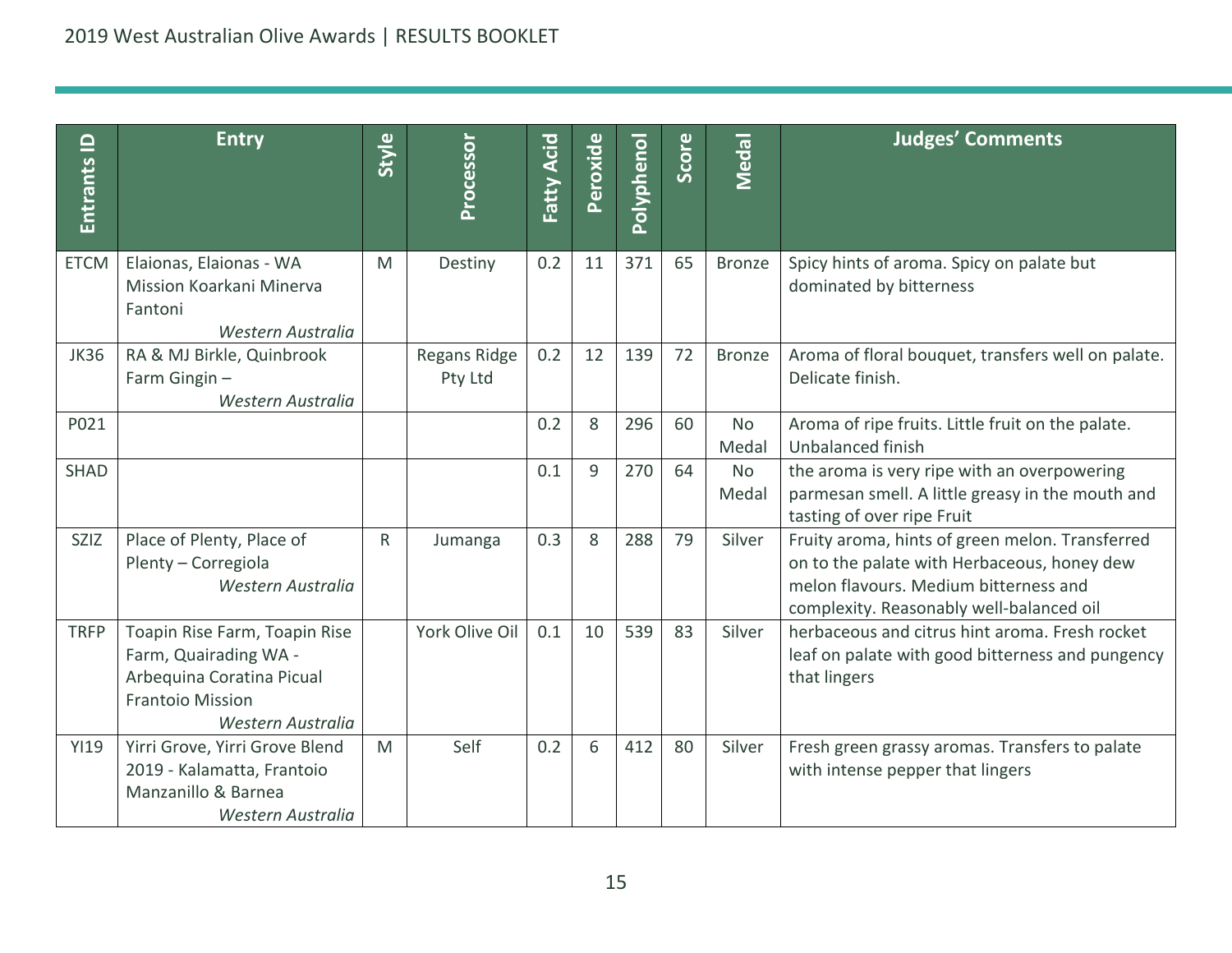## **Class 2: Extra Virgin Olive Oil Commercial Volume 200 to 4,999 litres from a single grove**

Trophy Winners in this Class

**Best Commercial WA Oil of Show:** The Sathya Olive Company, Extra Virgin Olive Oil **Best WA Oil of Show:** New Norcia Services, New Norcia Services - Mission **BEST IN SHOW:** New Norcia Services, New Norcia Services - Mission

<span id="page-15-0"></span>

| $\mathbf{\underline{o}}$<br><b>Entrants</b> | <b>Entry</b>                                                                                                       | <b>Style</b> | Processor         | Acid<br>Fatty | Peroxide | <b>Polyphenol</b> | Score | <b>Medal</b>  | <b>Judges' Comments</b>                                                                                                                                                         |
|---------------------------------------------|--------------------------------------------------------------------------------------------------------------------|--------------|-------------------|---------------|----------|-------------------|-------|---------------|---------------------------------------------------------------------------------------------------------------------------------------------------------------------------------|
| 0070                                        | Zephyr Organic Produce, Zephyr<br>Organic Extra Virgin Olive Oil<br>Margaret River - Frantoio<br>Western Australia | M            | Olio Bello        | 0.1           | 5        | 224               | 70    | <b>Bronze</b> | Fresh artichoke aroma transfers to palate<br>with green herbs. Mild bitterness and<br>pungency.                                                                                 |
| 0505                                        |                                                                                                                    |              |                   | 0.2           | 15       | 199               | 49    | Defective     | A consensus of 4 senior judges<br>determined that this oil has a fault of<br>muddy sediment                                                                                     |
| 0506                                        | Rokewood Olive Grove, Rokewood<br>Olive Grove - Leccino Kalamata<br>Western Australia                              |              | Destiny<br>Olives | 0.1           | 6        | 265               | 77    | Silver        | Faint fresh herbs and green vegetables<br>aromas transferred to the palate with<br>slow bitterness and pungency.                                                                |
| 1906                                        | Levanda Grove, Tuscan Blend -<br>Leccino Frantoio<br>Western Australia                                             | R            | Levanda<br>Grove  | 0.1           | 5        | 387               | 77    | Silver        | Aroma of green tomato and green<br>capsicum that follows on to the palate.<br>Pleasant oil with Firm bitterness and<br>pungency. Well balanced oil with a<br>persistent finish. |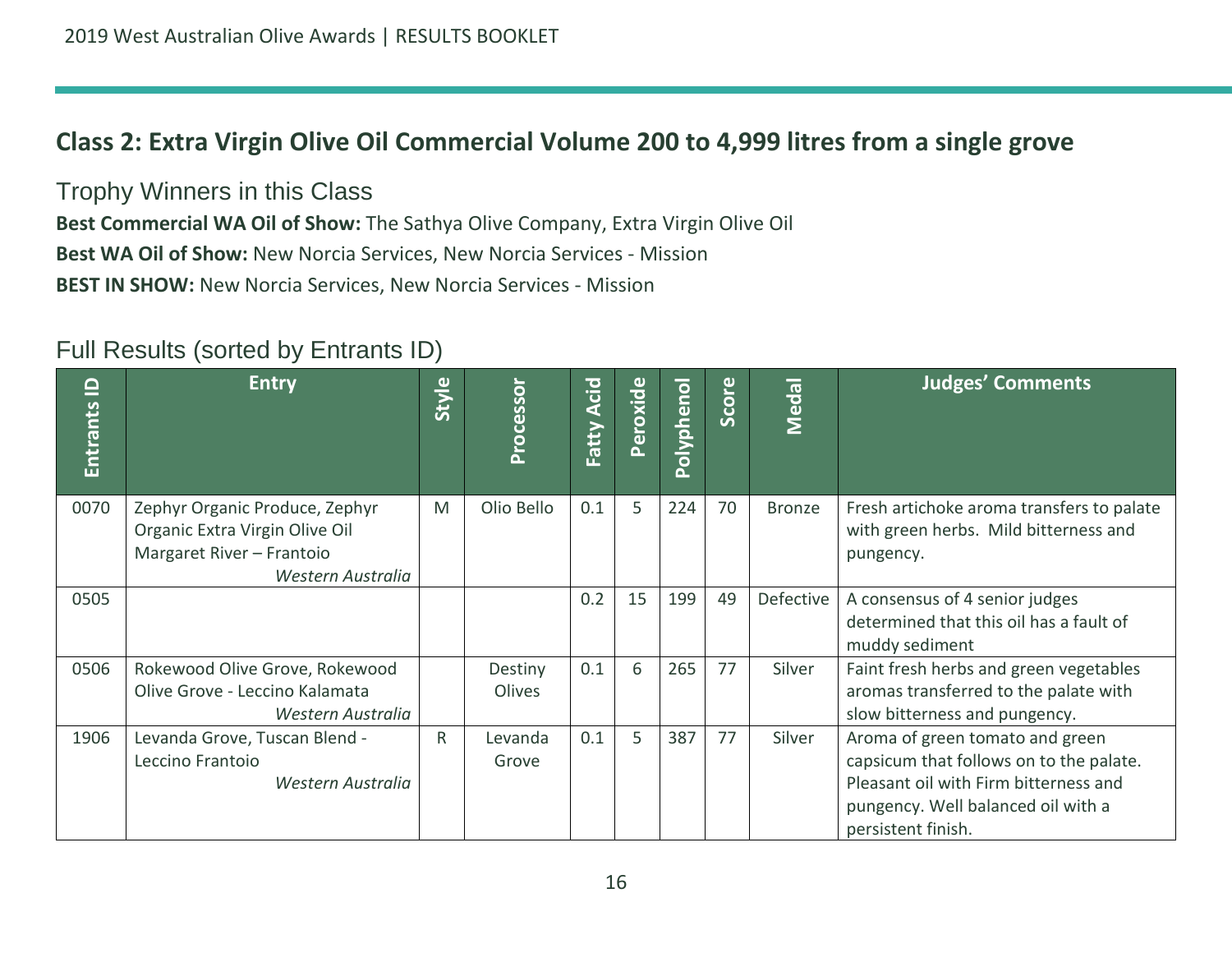| $\mathbf{\underline{o}}$<br><b>Entrants</b> | <b>Entry</b>                                                                                  | Style        | Processor                      | <b>Fatty Acid</b> | Peroxide       | Polyphenol | Score | Medal         | <b>Judges' Comments</b>                                                                                                                                                            |
|---------------------------------------------|-----------------------------------------------------------------------------------------------|--------------|--------------------------------|-------------------|----------------|------------|-------|---------------|------------------------------------------------------------------------------------------------------------------------------------------------------------------------------------|
| 1907                                        | Levanda Grove, Blackwood Blend -<br><b>WA Mission Frantoio Pendolino</b>                      | $\mathsf{R}$ | Levanda<br>Grove               | 0.3               | 6              | 383        | 78    | Silver        | fresh grassy and herbaceous aroma.<br>Similar on palate with good balance of                                                                                                       |
|                                             | Western Australia                                                                             |              |                                |                   |                |            |       |               | bitterness and pungency                                                                                                                                                            |
| 1958                                        | Larrikins of Margaret River, Larrikins<br>of Margaret River - WA Mission<br>Western Australia | M            | Olio Bello 2<br>Phase          | 0.1               | 5              | 374        | 73    | <b>Bronze</b> | Green tomato leaf aroma. Grassy, herbal<br>characters. Medium bitterness with a<br>warm chilli peppery finish.                                                                     |
| 1966                                        |                                                                                               |              |                                | 0.1               | 17             | 337        | 49    | Defective     | The consensus of a panel of 4 judges<br>thought the oil tasted musty flavours.<br>Perhaps a harvest problem.                                                                       |
| 2909                                        | Zeus Olive Oil, Zeus Olive Oil -<br>Frantoio<br>Western Australia                             | $\mathsf{R}$ | Olio Bello                     | 0.3               | 8              | 253        | 78    | Silver        | Aroma of Floral bouquet with sweet<br>tomato on the vine follows on to the<br>palate with herbaceous flavours coming<br>through. A chilli finish.                                  |
| 3030                                        | Chapman River Olives, Queen of<br>Spain / Frantoio - Sevillano Frantoio<br>Western Australia  | D            | Chapman<br><b>River Olives</b> | 0.3               | $\overline{7}$ | 236        | 77    | Silver        | Aroma of fresh crushed olive. The palate<br>had good fruits with delayed bitterness<br>and pungency.                                                                               |
| 4231                                        | Olio Bello, Leccino - Leccino<br>Western Australia                                            | M            | Olio Bello                     | 0.1               | 7              | 320        | 70    | <b>Bronze</b> | Aroma of Radicchio and herbs. Transfers<br>well. Strong bitterness and pungency.                                                                                                   |
| 4232                                        | Olio Bello, Romanza - WA Mission<br>Western Australia                                         | M            | Olio Bello                     | 0.1               | 6              | 281        | 77    | Silver        | Strong tomato with fruity aromas. This<br>followed on to the palate with hints of<br>white pepper. A well-balanced finish                                                          |
| 4233                                        | Olio Bello, Kurunba - Frantoio<br>Western Australia                                           | M            | Olio Bello                     | 0.2               | $\mathsf{q}$   | 368        | 86    | Gold          | Aroma of Green banana and green guava.<br>Transfers well with complex fruits on to<br>the palate. A defined balanced of<br>bitterness and pungency that has a long<br>persistence. |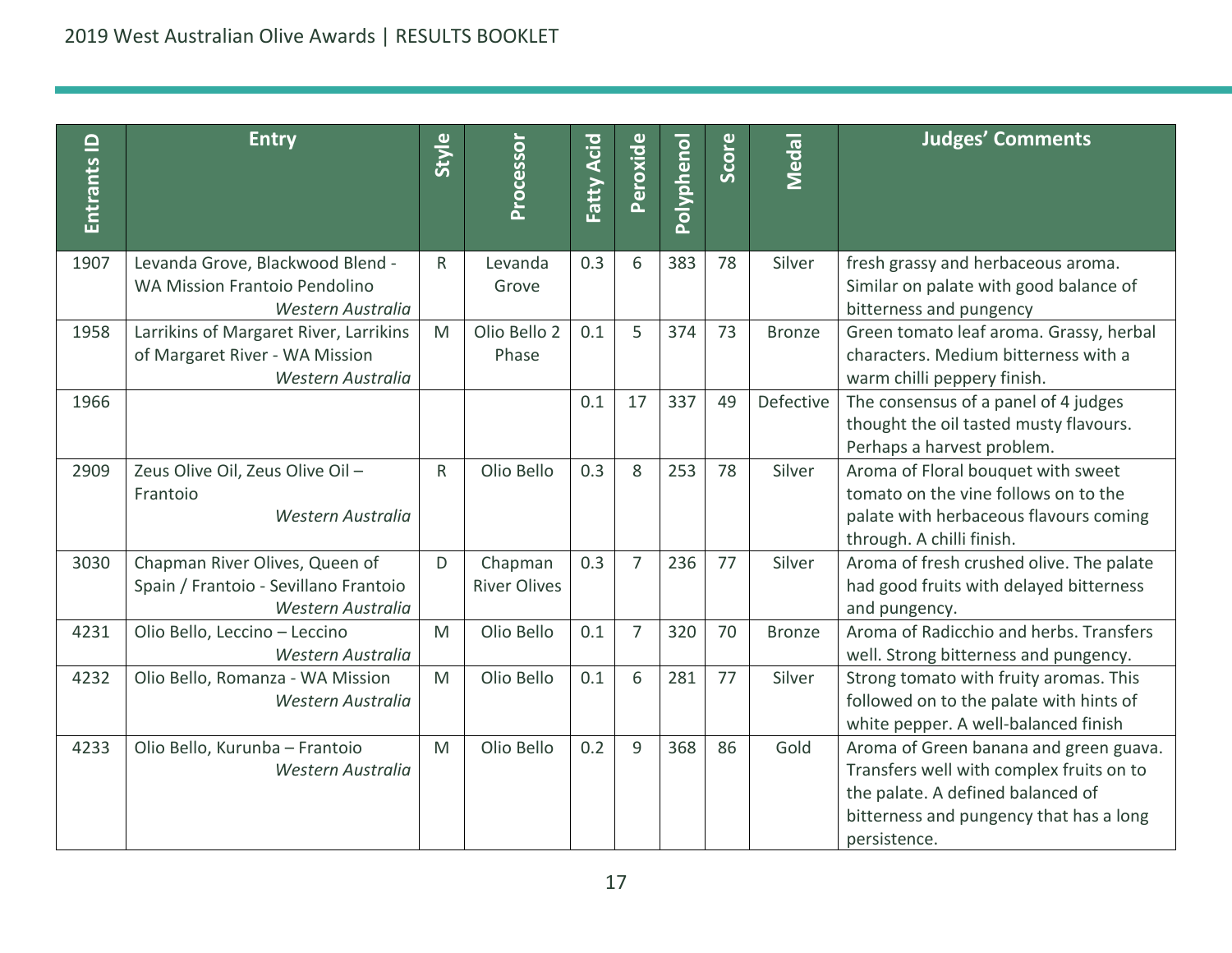| Entrants ID             | <b>Entry</b>                                                                                                                        | Style        | Processor         | Acid<br>Fatty | Peroxide       | <b>Polyphenol</b> | Score | Medal         | <b>Judges' Comments</b>                                                                                                                                                                     |
|-------------------------|-------------------------------------------------------------------------------------------------------------------------------------|--------------|-------------------|---------------|----------------|-------------------|-------|---------------|---------------------------------------------------------------------------------------------------------------------------------------------------------------------------------------------|
| 4320                    | The Sathya Olive Company, Extra<br>Virgin Olive Oil -<br>Western Australia                                                          | $\mathsf{R}$ | Destiny<br>Olives | 0.2           | 5              | 557               | 86    | Gold          | Fresh pleasant aromas of green tomato<br>and green banana transfers well on to the<br>palate with nice creamy texture. Good<br>level of bitterness and pungency. A<br>delicious robust oil. |
| 1141-<br>$\mathbf{1}$   | Esslemont Olives Toodyay,<br><b>Esslemont Estate Certified Organic</b><br>Olive Oil - Frantoio<br>Western Australia                 | $\mathsf{R}$ | Self              | 0.1           | $\overline{7}$ | 330               | 76    | Silver        | Moderate aroma of micro herbs,<br>transferred on to the palate with rocket<br>and herbs. Pungency and pepper pleasant<br>and lingering.                                                     |
| 1141-<br>$\overline{2}$ | Esslemont Olives Toodyay,<br><b>Esslemont Estate Certified Organic</b><br>Olive Oil - Frantoio/Mission/Leccino<br>Western Australia | $\mathsf{R}$ | Self              | 0.1           | $\mathbf{q}$   | 327               | 86    | Gold          | Aromas of rose petal, zucchini flower &<br>banana leaf transferred to the palate.<br>Creamy texture with mild balance<br>bitterness and pungency. Good<br>complexity in this oil            |
| <b>ABSS</b>             | South Stoke Farm, South Stoke<br>$Farm -$<br>Western Australia                                                                      |              | Olio Bello        | 0.2           | 8              | 168               | 67    | <b>Bronze</b> | fresh faint aroma of herbs follows on to<br>the palette but lacks intensity. Late<br>bitterness with no pepper                                                                              |
| <b>BB01</b>             | Paringa Ridge Pty Ltd, Leontyna<br>Tuscan Blend - Picual<br>Victoria                                                                | M            | Tarralinga        | 0.1           | 8              | 287               | 87    | Gold          | Intense aroma of fresh herbs transferred<br>to palate. Good balance of bitterness and<br>pungency. Complimentary finish of a<br>delicious oil                                               |
| <b>BB11</b>             | Third Pillar, Third Pillar - Frantoio<br>Western Australia                                                                          | $\mathsf{R}$ | Frankland         | 0.2           | $\overline{7}$ | 348               | 80    | Silver        | Fresh tomato with herbs and grassy<br>notes. Follows on to the palate. Strong<br>flavours with a balanced chilli finish                                                                     |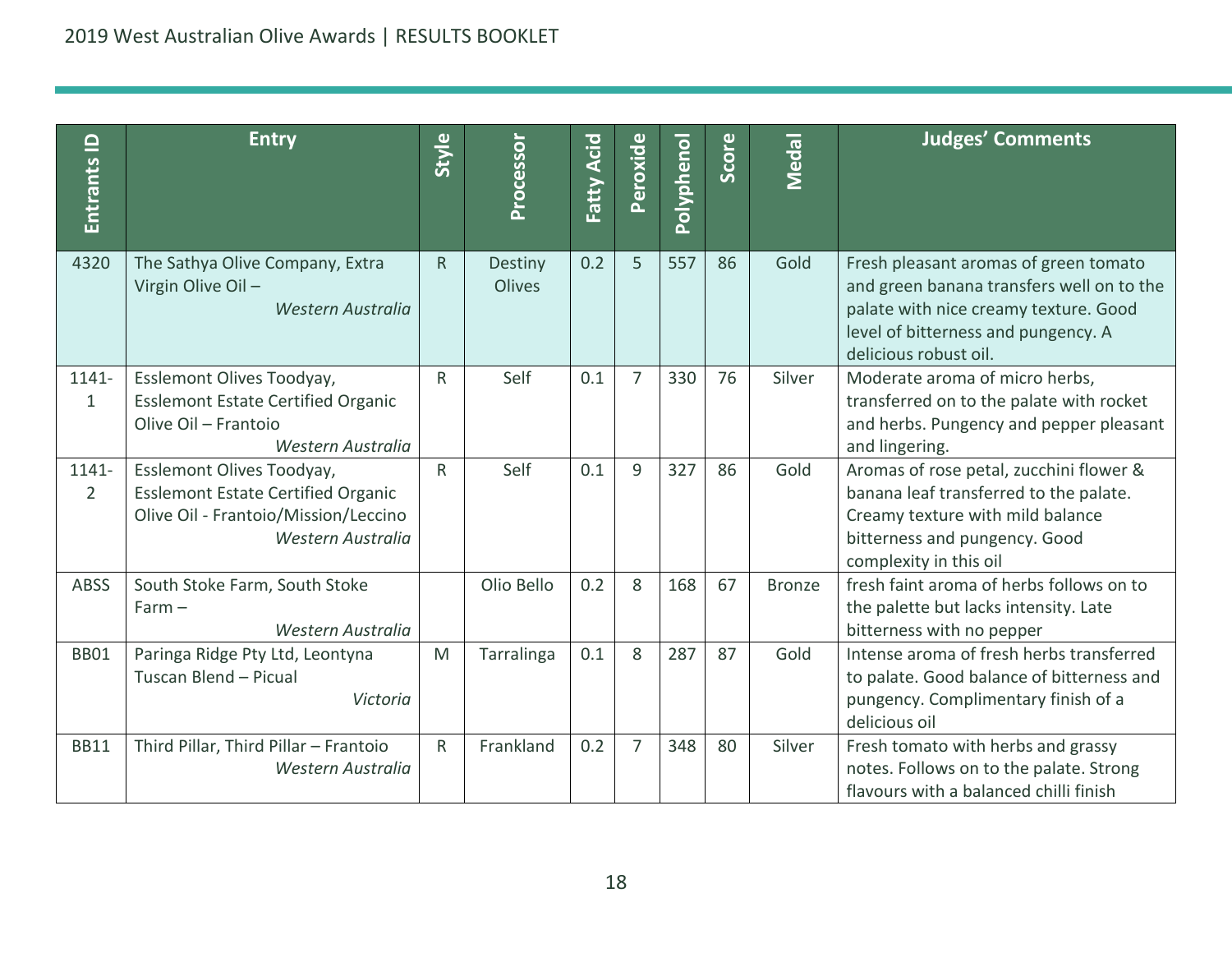| Entrants ID | <b>Entry</b>                                                                                                  | Style | Processor                | Fatty Acid | Peroxide       | Polyphenol | Score | Medal         | <b>Judges' Comments</b>                                                                                                                                                                                        |
|-------------|---------------------------------------------------------------------------------------------------------------|-------|--------------------------|------------|----------------|------------|-------|---------------|----------------------------------------------------------------------------------------------------------------------------------------------------------------------------------------------------------------|
| <b>CV19</b> | Campo Verde Products, Campo<br>Verde Olive Oil - New Norcia<br><b>Mission Manzanillo</b><br>Western Australia | M     | Destiny<br>Olives        | 0.2        | 10             | 379        | 81    | Silver        | Aroma of herbs & grass that follows on to<br>the palate with chilli tones. Strong<br>balanced finish.                                                                                                          |
| <b>F24M</b> | Third Pillar, Third Pillar - Frantoio<br>Zimerya<br>Western Australia                                         | M     | Frankland                | 0.1        | 7              | 344        | 81    | Silver        | A pleasant aroma of spicy rocket with<br>lemon grass and lemon myrtle. Sweetness<br>on palate and contrasted well with<br>balanced bitterness and pungency.                                                    |
| G212        | Guinea Grove Farm, Guinea Grove<br>Leccino / Picual Blend - Leccino<br>Picual<br>Western Australia            | M     | Self                     | 0.1        | $\overline{7}$ | 320        | 65    | <b>Bronze</b> | strong floral and over ripe fruits aroma.<br>Overriding bitterness on the palate.<br>Slightly unbalanced                                                                                                       |
| <b>JA19</b> | Forest Edge Farm, Forest Edge Farm<br>Frantoio - Frantoio<br>Western Australia                                | M     | Destiny                  | 0.1        | 5              | 367        | 79    | Silver        | Fresh tomato aroma. A good mouth feel<br>with spicy and radish flavours with<br>persistent bitterness and pungency                                                                                             |
| <b>JUST</b> | Third Pillar, Third Pillar - Zinerya<br>Western Australia                                                     | M     | Frankland                | 0.1        | 5              | 341        | 74    | <b>Bronze</b> | herbaceous, green tomato aroma. Fresh<br>nutty, ripe fruit. Creamy texture, firm<br>bitterness with mild pungency                                                                                              |
| KFA8        | Guinea Grove Farm, Guinea Grove<br>Frantoio - Frantoio<br>Western Australia                                   | M     | Self                     | 0.2        | 10             | 406        | 80    | Silver        | aroma of Green capsicum with citrus and<br>herbs. Transfers well on to the palate<br>with a distinct balanced chilli finish                                                                                    |
| <b>MONO</b> | New Norcia Services, New Norcia<br>Services - Mission<br>Western Australia                                    | R.    | <b>York Olive</b><br>Oil | 0.4        | 5              | 381        | 91    | Gold          | Aroma of Strong fruit salad with guava<br>tones. Transfers well with the delicious<br>fruits on to the palate. The bitterness and<br>pungency was complimentary with<br>harmonious finish. An outstanding oil. |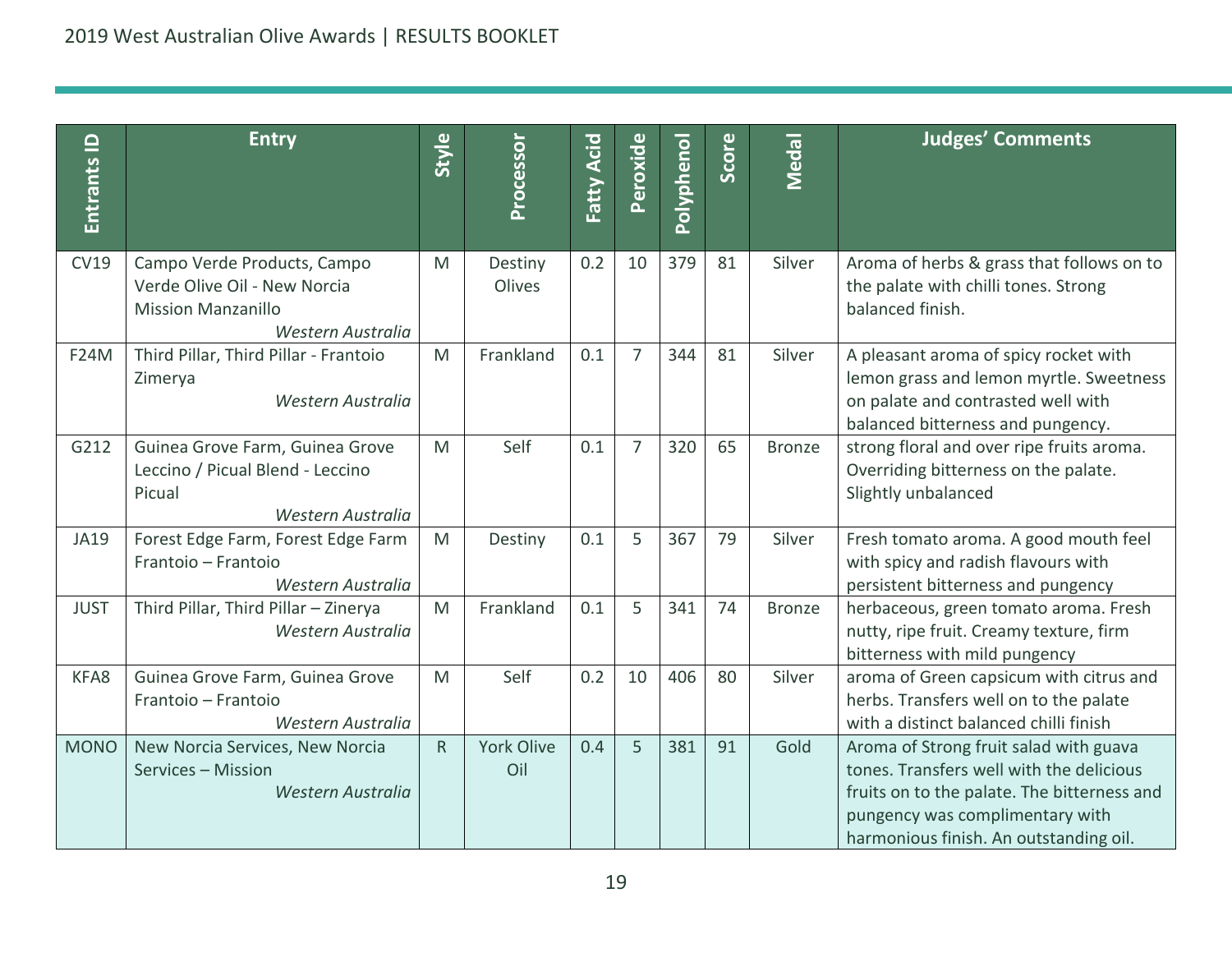| $\mathbf{\underline{o}}$<br><b>Entrants</b> | <b>Entry</b>                                                                                                                    | Style | Processor                      | Fatty Acid | Peroxide       | <b>Polyphenol</b> | Score | Medal         | <b>Judges' Comments</b>                                                                                                                                                               |
|---------------------------------------------|---------------------------------------------------------------------------------------------------------------------------------|-------|--------------------------------|------------|----------------|-------------------|-------|---------------|---------------------------------------------------------------------------------------------------------------------------------------------------------------------------------------|
| <b>ONID</b>                                 | Lenzo Bros, D.V. + G. Lenzo -<br>Frantoio Manzanillo Mission<br>Western Australia                                               |       | Lenzo Bros                     | 0.2        | $\overline{7}$ | 144               | 86    | Gold          | Aroma of a floral bouquet and salad<br>leaves. Transfers well with the above<br>fruits coming through. A complex oil with<br>a balanced finish and a warm persistence.                |
| <b>P26R</b>                                 | Guinea Grove Farm, Guinea Grove<br>Blen Frantoio / Pendolino - Frantoio<br>/ Pendolino<br>Western Australia                     | M     | Self                           | 0.1        | 9              | 419               | 73    | <b>Bronze</b> | Medium Aroma of tomato leaf. Some fruit<br>on the palate. A stronger bitterness than<br>pungency                                                                                      |
| PAR1                                        | Blackwood River Cottages, BROO<br>Blackwood River Olive Oil - Various<br>Western Australia                                      | D     | Preston<br>Valley<br>Grove     | 0.1        | 6              | 107               | 71    | <b>Bronze</b> | fresh artichoke aroma. Very mild on<br>palate, lacks depth of flavours, very mild<br>bitterness and pungency                                                                          |
| <b>PP02</b>                                 | Preston Valley Grove Pty Ltd,<br>Preston Valley Grove - Picual -<br>Picual<br>Western Australia                                 | M     | Preston<br>Valley<br>Grove     | 0.1        | 6              | 312               | 76    | Silver        | Aroma of artichoke& peach that transfers<br>on to the palate with pepper overtones.<br>Strong pepper & pungency. Slow<br>developing but persistent                                    |
| <b>PR19</b>                                 | East Ridge Olives Grove, East Ridge<br>Extra Virgin Olive Oil - Leccino,<br>Frantoio, Cortina, Picual<br><b>New South Wales</b> | M     | Rylstone<br><b>Olive Press</b> | 0.1        | $\overline{7}$ | 237               | 88    | Gold          | Aroma of fresh tomato leaf with salad<br>greens and a sweetness of fresh hay.<br>Sweetness transferred on to the palate. A<br>well-balanced finish. This is an elegant<br>complex oil |
| R129                                        |                                                                                                                                 |       |                                | 0.4        | 9              | 338               | 49    | Defective     | a consensus of 4 senior judges<br>determined that this oil has a fault of<br>winey, vinegary                                                                                          |
| <b>WW01</b>                                 | Paringa Ridge Pty Ltd, Leontyna<br>Tuscan Blend - Arbequina<br>Victoria                                                         | D     | Tarralinga                     | 0.1        | 10             | 89                | 81    | Silver        | Aroma of sweet tomato with vine leaves.<br>Transferred well, delicate fruits flavours<br>balanced with a late pepper.                                                                 |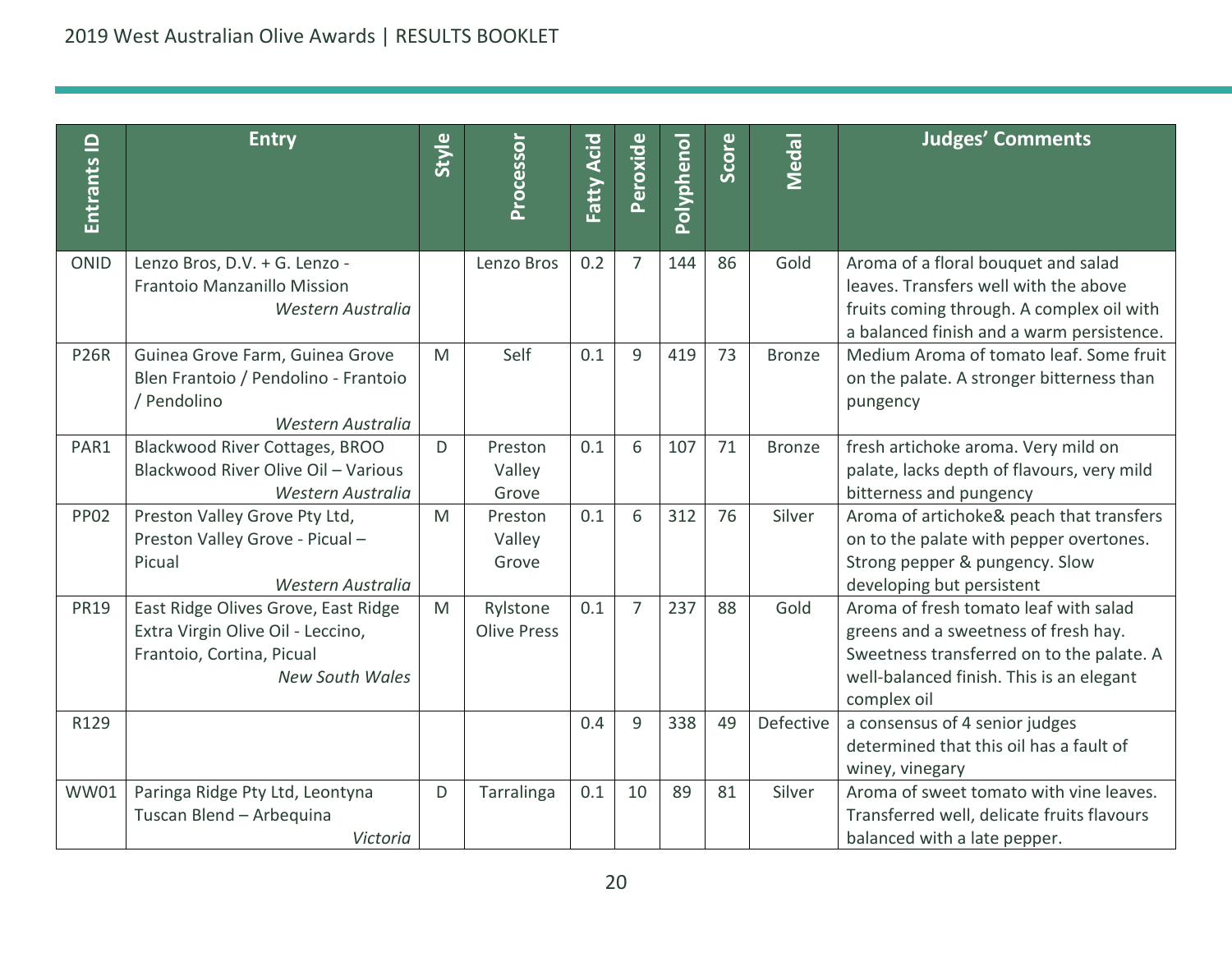## **Class 3: Extra Virgin Olive Oil Commercial Volume over 5,000 litres from a single grove**

### Trophy Winners in this Class

**Best Commercial Oil of Show:** Boundary Bend Olives, Cobram Estate Ultra Premium Reserve Hoji Blanca - Hoji Blanca **Best non-WA Oil of Show:** Boundary Bend Olives, Cobram Estate Ultra Premium Reserve Hoji Blanca - Hoji Blanca

<span id="page-20-0"></span>

| $\mathbf{\underline{o}}$<br>Entrants | <b>Entry</b>                                                                                                               | Style        | Processo                            | <b>Acid</b><br>Fatty | Peroxide | Polyphenol | Score | Medal  | <b>Judges' Comments</b>                                                                                                                                                                                                                   |
|--------------------------------------|----------------------------------------------------------------------------------------------------------------------------|--------------|-------------------------------------|----------------------|----------|------------|-------|--------|-------------------------------------------------------------------------------------------------------------------------------------------------------------------------------------------------------------------------------------------|
| 0236                                 | Lomondo Olive Oil Pty Ltd,<br>Lomondo Olive Oil Mudgee -<br>Corregioli, Frantoi, Manzanello<br><b>New South Wales</b>      | M            | <b>Billimari Olive</b><br>Processor | 0.2                  | 9        | 260        | 77    | Silver | mild spicy pepper aroma with hint of<br>freshly mown grass. Fresh mouth feel,<br>some flavour transference. Quite strong<br>bitterness and pungency which<br>overpowered the mild aroma and flavour.                                      |
| 3055                                 | Regans Ford Estate, Arbequina<br>Western Australia                                                                         | D            | Fini Olives                         | 0.1                  | 6        | 139        | 86    | Gold   | fresh floral, herbaceous aroma. Transfers<br>on to palate with clean mouth feel with<br>slight bitterness and delayed pungency.<br>Pleasant well-balanced oil                                                                             |
| <b>CM01</b>                          | Boundary Bend Olives, Cobram<br><b>Estate Ultra Premium Reserve</b><br>Hoji Blanca - Hoji Blanca<br><b>New South Wales</b> | $\mathsf{R}$ |                                     | 0.15                 | 4.1      | 242.7      | 88    | Gold   | Beautiful green tropical aroma with notes<br>of radicchio. Transfers well with the<br>delicious fruits and the bitterness of the<br>radicchio coming through, clean mouth<br>feel. Harmonious finish with persistence.<br>Outstanding oil |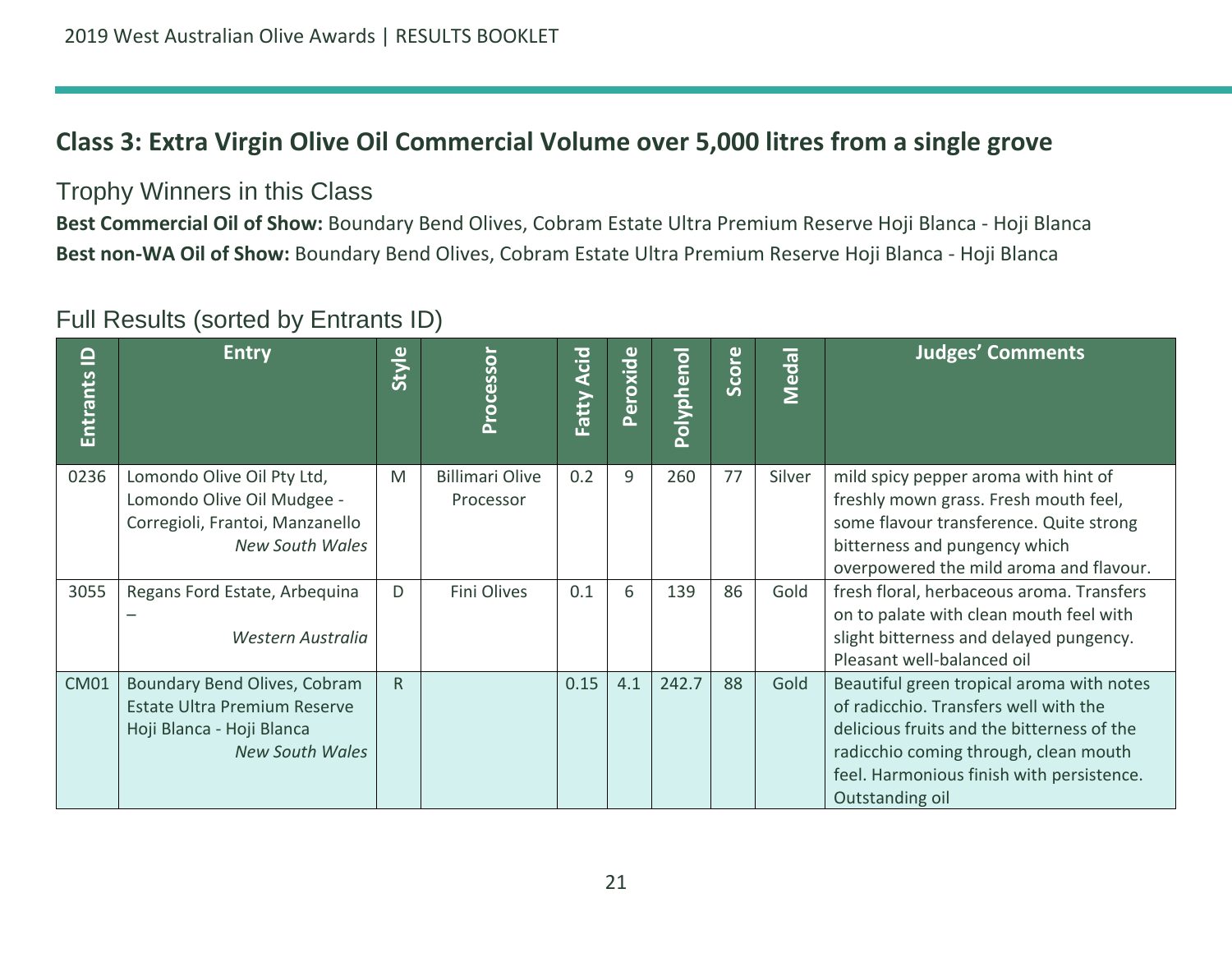| Entrants ID      | <b>Entry</b>                                                                                                                                 | Style        | Processor                                              | Fatty Acid | Peroxide       | Polyphenol | Score | Medal  | <b>Judges' Comments</b>                                                                                                                                                                                        |
|------------------|----------------------------------------------------------------------------------------------------------------------------------------------|--------------|--------------------------------------------------------|------------|----------------|------------|-------|--------|----------------------------------------------------------------------------------------------------------------------------------------------------------------------------------------------------------------|
| <b>CM02</b>      | Boundary Bend Olives, Cobram<br>Estate Ultra Premium Reserve<br>Picual - Picual<br><b>New South Wales</b>                                    | $\mathsf{R}$ |                                                        | 0.14       | 4.7            | 189.1      | 88    | Gold   | lovely strong grassy fresh tomato on the<br>nose which transferred beautifully to the<br>palate. The bitterness and pungency was<br>persistent. A delicious delicate oil.                                      |
| CT13             | Frankland River Olive Company<br>Pty Ltd, Jingilli Extra Virgin<br>Olive Oil - Leccino, Frantoio<br>Western Australia                        |              | <b>FROC</b>                                            | 0.3        | $\overline{7}$ | 211        | 83    | Silver | green tomato and capsicum aroma.<br>Herbaceous, fresh vegetable and some<br>spices on palates with delayed pungent<br>finish. Reasonably well balanced and<br>complex oil                                      |
| ELL <sub>2</sub> | Rosto, Rosto Mellow -<br>Koroneiki Coratina<br><b>New South Wales</b>                                                                        | D            | Rostogrove                                             | 0.1        | $\overline{4}$ | 167        | 86    | Gold   | Fresh tomato with tropical and floral notes.<br>Transfers well with the tomato and tropical<br>fruits coming through with added spic<br>tones. A balanced finish with the spiced<br>lingering. An elegant oil. |
| <b>FOGF</b>      | Fedra Olive Grove / SKF<br>Investments, Fedra Extra Virgin<br>First Cold Press Olive Oil-<br>Frantoio<br><b>Australian Capital Territory</b> | $\mathsf{R}$ | Hydraulics 3 -<br><b>Phase Decante</b><br>(Cold Press) | 0.4        | $\overline{7}$ | 182        | 87    | Gold   | Fresh green herbs follows on to the palate<br>with pepper notes. Good mouth feel. A<br>harmonious finish that is persistent.                                                                                   |
| <b>JHLA</b>      | Longridge Olives, Longridge<br>Arbequina - 100% Arbequina<br>South Australia                                                                 | D            | Longridge Olive<br>Mill                                | 0.1        | $\overline{7}$ | 185        | 76    | Silver | Good fresh nose with green banana and<br>herbs. Fresh fruit on palate. Good balanced<br>oil with bitterness and pungency                                                                                       |
| <b>JHLB</b>      | Longridge Olives, Longridge<br>Family Blend - FS-17 Koioneiki<br>Picual<br>South Australia                                                   | M            | Longridge Olive<br>Mill                                | 0.2        | 8              | 261        | 78    | Silver | olive and tomato vine leaves aroma that<br>transfers on to the palate with herbaceous<br>flavour. Bitterness and pungency were<br>balanced                                                                     |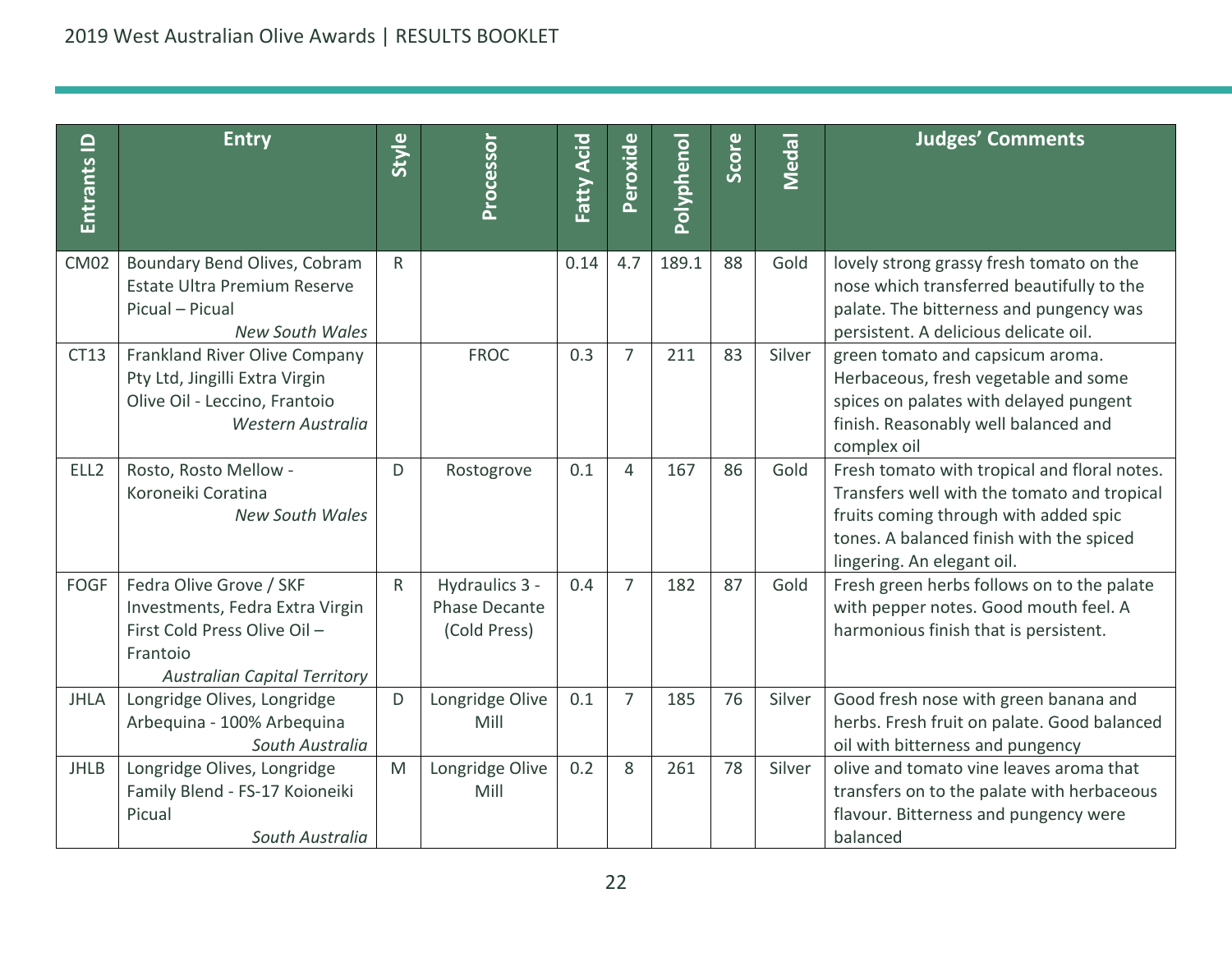| <u>으</u><br>Entrants | <b>Entry</b>                                                                                                                                                            | Style | Processor                       | Acid<br>Fatty | Peroxide       | Polyphenol | <b>Score</b> | Medal         | <b>Judges' Comments</b>                                                                                                         |
|----------------------|-------------------------------------------------------------------------------------------------------------------------------------------------------------------------|-------|---------------------------------|---------------|----------------|------------|--------------|---------------|---------------------------------------------------------------------------------------------------------------------------------|
| <b>LR88</b>          | Great Southern Groves, Great<br>Southern Groves Tuscan Style -<br>Frantoio Leccino Coratina<br>Western Australia                                                        | M     | Self                            | 0.1           | 6              | 294        | 65           | <b>Bronze</b> | very light green aroma. Minimal flavour on<br>the palate. Strong bitterness and pungency<br>short lived, slightly overpowering. |
| MB07                 | Regans Ridge Organic Olives,<br>Regans Ridge Moore River<br>Blend Organic EVOO - 25%<br>Koroneiki 50% Frantoio 10%<br>Barnea 5% Picual 10% Leccino<br>Western Australia | M     | Rapanelli<br>Catherine &<br>Roy | 0.2           | $\overline{7}$ | 268        | 73           | Bronze        | Slight aroma of apple and green banana.<br>Mild fruit flavours with mild bitterness.<br>Long pungent finish.                    |
| MF04                 | Regans Ridge Organic Olives,<br>Regans Ridge Mild & Fruity<br>Organic EVOO - Koroneiki<br>Western Australia                                                             | M     | Rapanelli<br>Catherine &<br>Roy | 0.2           | $\overline{7}$ | 213        | 80           | Silver        | green leafy nose with herbs. Some transfers<br>to the palate. Pleasant bitterness and<br>pungency                               |
| RAO <sub>2</sub>     | Rosto, Rosto Extra Oomph -<br>Koroneiki Coratina<br><b>New South Wales</b>                                                                                              | M     | Rostogrove                      | 0.2           | 6              | 170        | 80           | Silver        | Mild fruity, spicy aroma. Mild fruit flavours<br>transferred on to the palate with a delayed<br>light bitterness and pungency.  |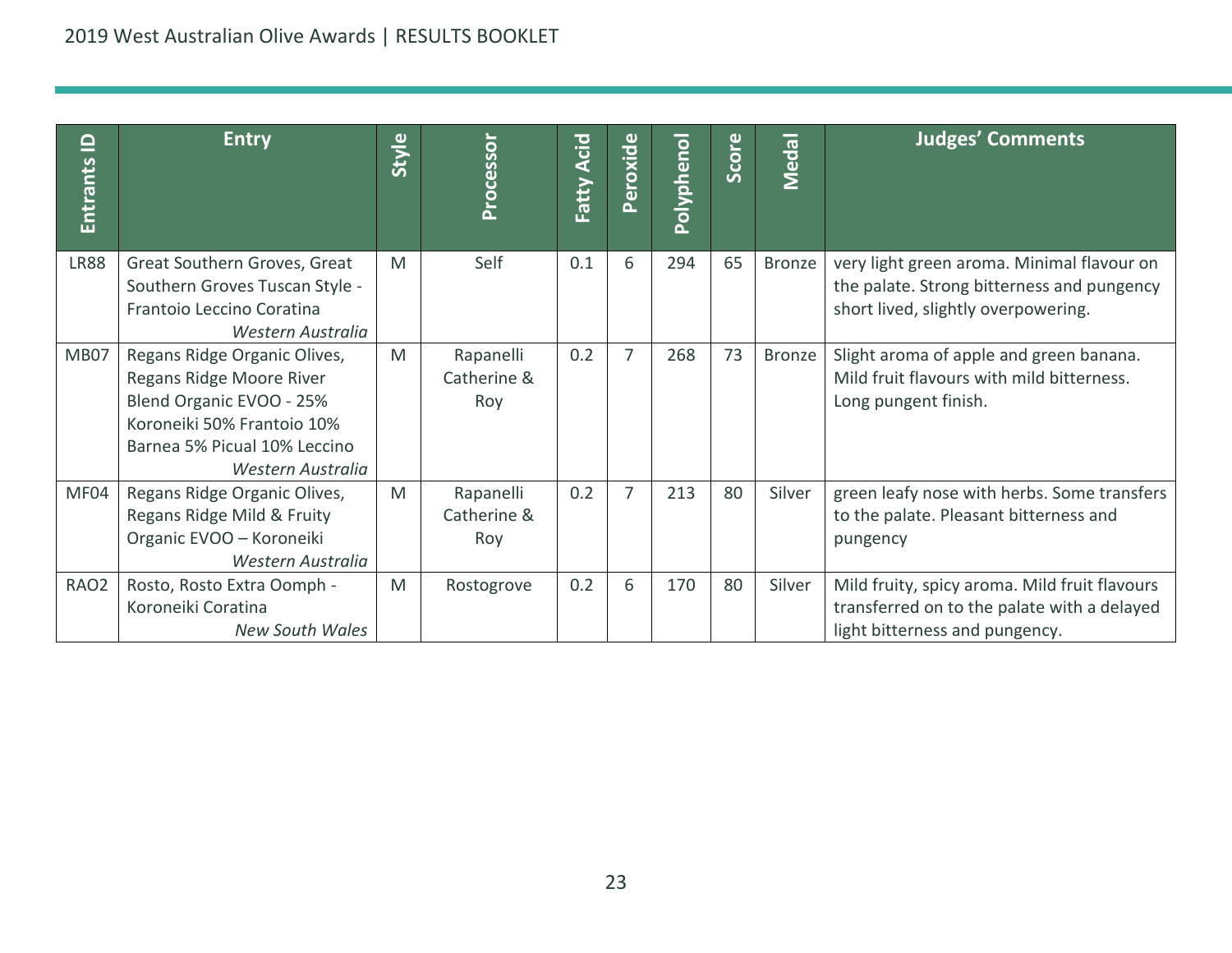## **Class 4: Extra Virgin Olive Oil Commercial Volume 200 to 4,999 litres from multiple groves**

Trophy Winners in this Class None this year

<span id="page-23-0"></span>

| $\overline{\mathsf{d}}$<br><b>Entrants</b> | <b>Entry</b>                                                                                                                                      | Style        | Processor                                          | Acid<br>Fatty | Peroxide       | Polyphenol | Score | Medal         | <b>Judges' Comments</b>                                                                                                                                                                                                           |
|--------------------------------------------|---------------------------------------------------------------------------------------------------------------------------------------------------|--------------|----------------------------------------------------|---------------|----------------|------------|-------|---------------|-----------------------------------------------------------------------------------------------------------------------------------------------------------------------------------------------------------------------------------|
| 1781                                       | Collettivo Olio, Collettivo Olio - Mix of<br>unknown olive varieties<br>Western Australia                                                         | <b>MR</b>    | York Olive Oil                                     | 0.2           | 10             | 221        | 73    | <b>Bronze</b> | aroma of green banana and salad<br>leaves that's follows on to the palate<br>with a persistent finish.                                                                                                                            |
| CT14                                       | Frankland River Olive Company Pty<br>Ltd, Jingilli Extra Virgin Olive Oil -<br>Kalamata, Frantoio<br>Western Australia                            |              | <b>FROC</b>                                        | 0.1           | 7              | 250        | 80    | Silver        | Fresh tomato and salad green aroma.<br>Transferred on to the palate with a<br>fresh olive flavours. Quite pungent<br>with late pepper                                                                                             |
| FOGJ                                       | Fedra Olive Grove / SKF Investments,<br>Jeff's Blend Extra Virgin First Cold<br>Press Olive Oil - Frantoio<br><b>Australian Capital Territory</b> | R            | Hydraulics 3 -<br>Phase<br>Decante (Cold<br>Press) | 0.2           | 9              | 186        | 86    | Gold          | green guava, green tomato and spicy<br>flavours. Sweetness on palate<br>highlighted by tropical fruit flavours,<br>particularly guava. Nice balance of<br>aroma and flavours producing an oil<br>with good complexity and balance |
| <b>I3ON</b>                                | York Olive Oil Co, York Olive Oil Co -<br>Frantoio Pendolino<br>Western Australia                                                                 | M            | Self                                               | 0.4           | 10             | 165        | 70    | <b>Bronze</b> | Fresh, sweet fennel &rocket aroma,<br>transferred to the palate with some<br>bitterness &pungency.                                                                                                                                |
| MD193                                      | Oliver's, Oliver's - Leccino Frantoio<br>Western Australia                                                                                        | $\mathsf{R}$ | Self                                               | 0.2           | $\overline{7}$ | 354        | 65    | Bronze        | Faint avocado aroma. Green herbs on<br>palate but dominated by bitterness                                                                                                                                                         |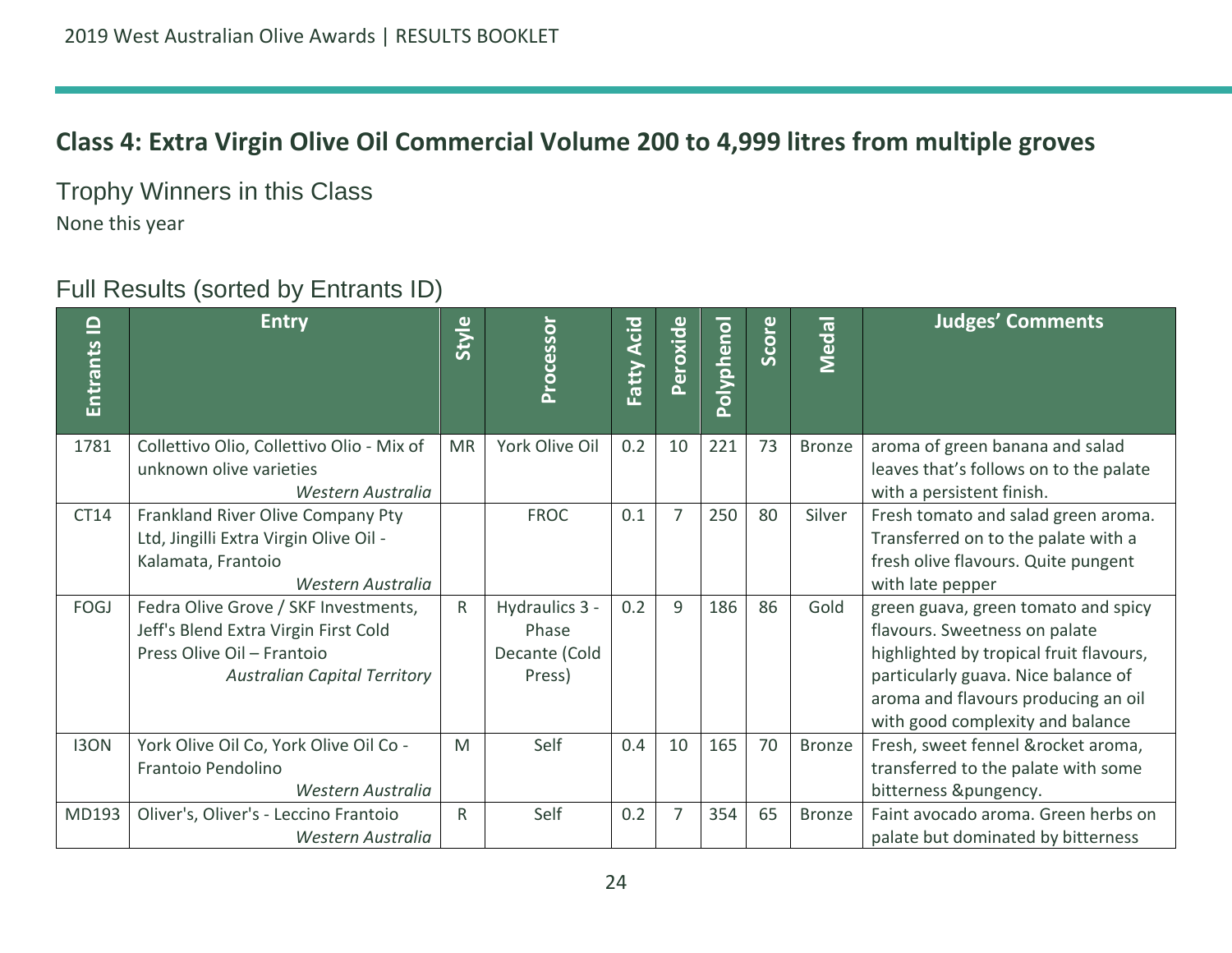| $\mathbf{\underline{o}}$<br>Entrants | <b>Entry</b>                                                                                                                                       | $\omega$<br><b>Styl</b> | <b>Cesso</b><br>Ō<br>՟  | $ \vec{S} $<br>я<br>Fatty | Peroxide | Polyphenol | Score | Medal       | <b>Judges' Comments</b>                                                                                                                                        |
|--------------------------------------|----------------------------------------------------------------------------------------------------------------------------------------------------|-------------------------|-------------------------|---------------------------|----------|------------|-------|-------------|----------------------------------------------------------------------------------------------------------------------------------------------------------------|
| PCB1                                 | Preston Valley Grove Pty Ltd, Preston<br>Valley Grove - EVOO Blend -<br>Frantoio/Mission/Leccino/<br>Coratina/Picual/Kalamata<br>Western Australia | M                       | Preston Valley<br>Grove | 0.2                       | 8        | 257        | 86    | Gold        | Fresh ripe tomato aroma with tropical<br>hints. Transfers to palate. Beautiful<br>mouth feel, building bitterness with<br>persistent pungency. A distinct oil. |
| <b>TT01</b>                          |                                                                                                                                                    |                         |                         | 0.1                       | 9        | 149        | 64    | No<br>medal | very faint aroma with greasiness on<br>palate. Lacks bitterness and pungency                                                                                   |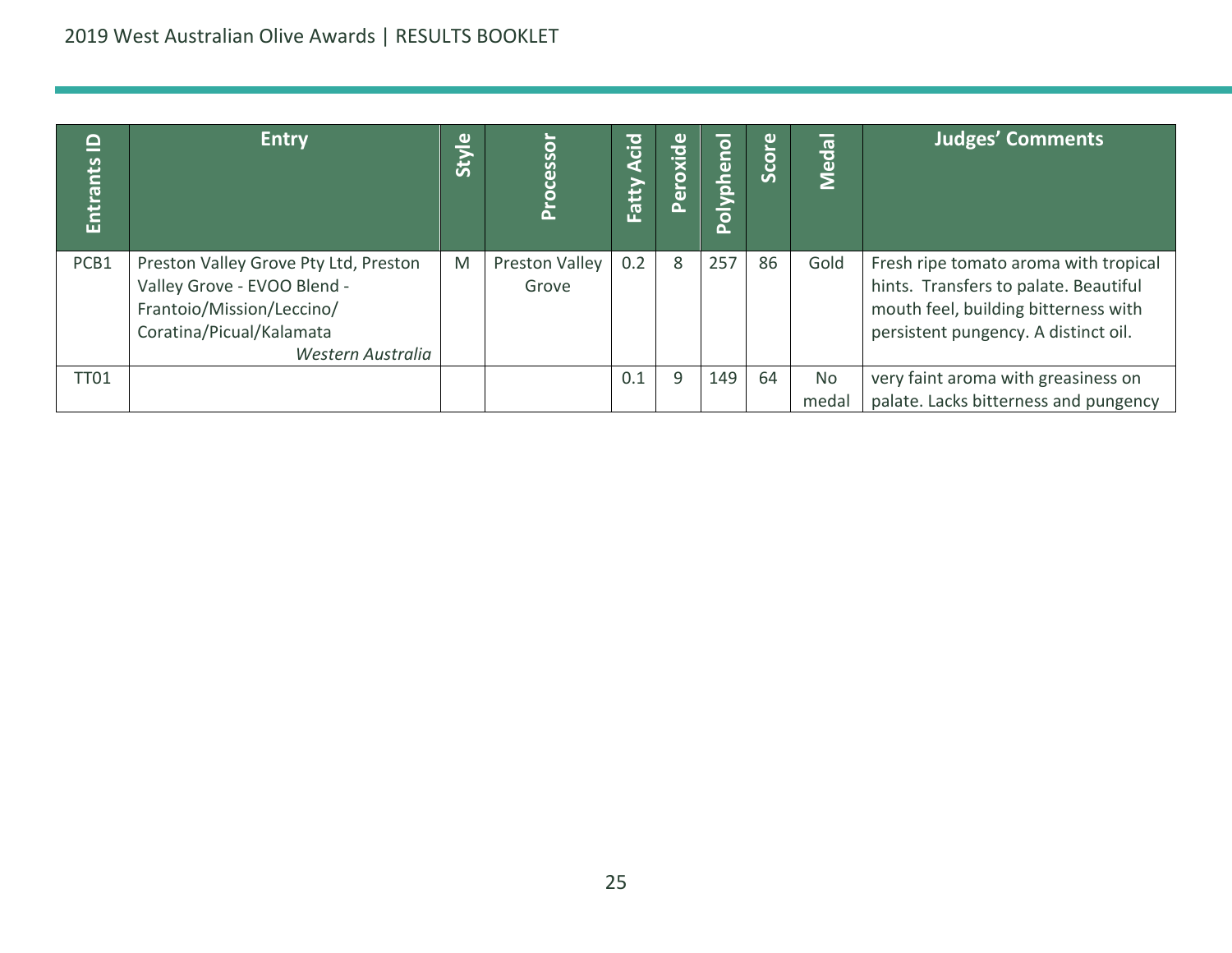## **Class 5a: Citrus Category Flavoured Olive Oil with volume over 50 litres**

Trophy Winners in this Class None this year

<span id="page-25-0"></span>

| $\mathbf{\underline{o}}$<br>Entrants | <b>Entry</b>                                                                                                 | Processor         | $\omega$<br>Score | Medal  | <b>Judges' Comments</b>                                                                                                                                                                                                               |
|--------------------------------------|--------------------------------------------------------------------------------------------------------------|-------------------|-------------------|--------|---------------------------------------------------------------------------------------------------------------------------------------------------------------------------------------------------------------------------------------|
| 1593                                 | Marvick Native Farms,<br>Marvick Native Farms Finger<br>Lime Oil - Frantoio<br>Western Australia             | Regan<br>Ridge    | 77                | Silver | Firm lime, citrus leaf aromas. Soft textured oil, medium lime flavours. Slight<br>bitterness, medium pungency with a smooth finish.                                                                                                   |
| 2593                                 | Marvick Native Farms,<br><b>Marvick Native Farms Desert</b><br>Lime Oil - Frantoio<br>Western Australia      | Regan<br>Ridge    | 66                | Bronze | Mild lime aromas. Light lime on palate with earthy mouthfeel. Mild oil with<br>light lime flavour. Light bitterness.                                                                                                                  |
| 3593                                 | Marvick Native Farms,<br><b>Marvick Native Farms Red</b><br>Centre Lime Oil - Koroneiki<br>Western Australia | Regan<br>Ridge    | 80                | Silver | Mild pleasant aroma of lime. Fruity soft lime flavour with smooth<br>underlying oil with a soft peppery after taste. Lingering nice lime oil.                                                                                         |
| 4412                                 | The Sathya Olive Company,<br>Extra Virgin Olive Oil Nuja's<br>Infusions - Orange<br>Western Australia        | Destiny<br>Olives | 77                | Silver | Fresh zesty orange floral aroma. Appealing flavour transferred to palate,<br>firm bitterness adds depth. Nicely complex oil for salads (fennel) and citrus<br>based foods. Would also pair with select seafood dishes with its depth. |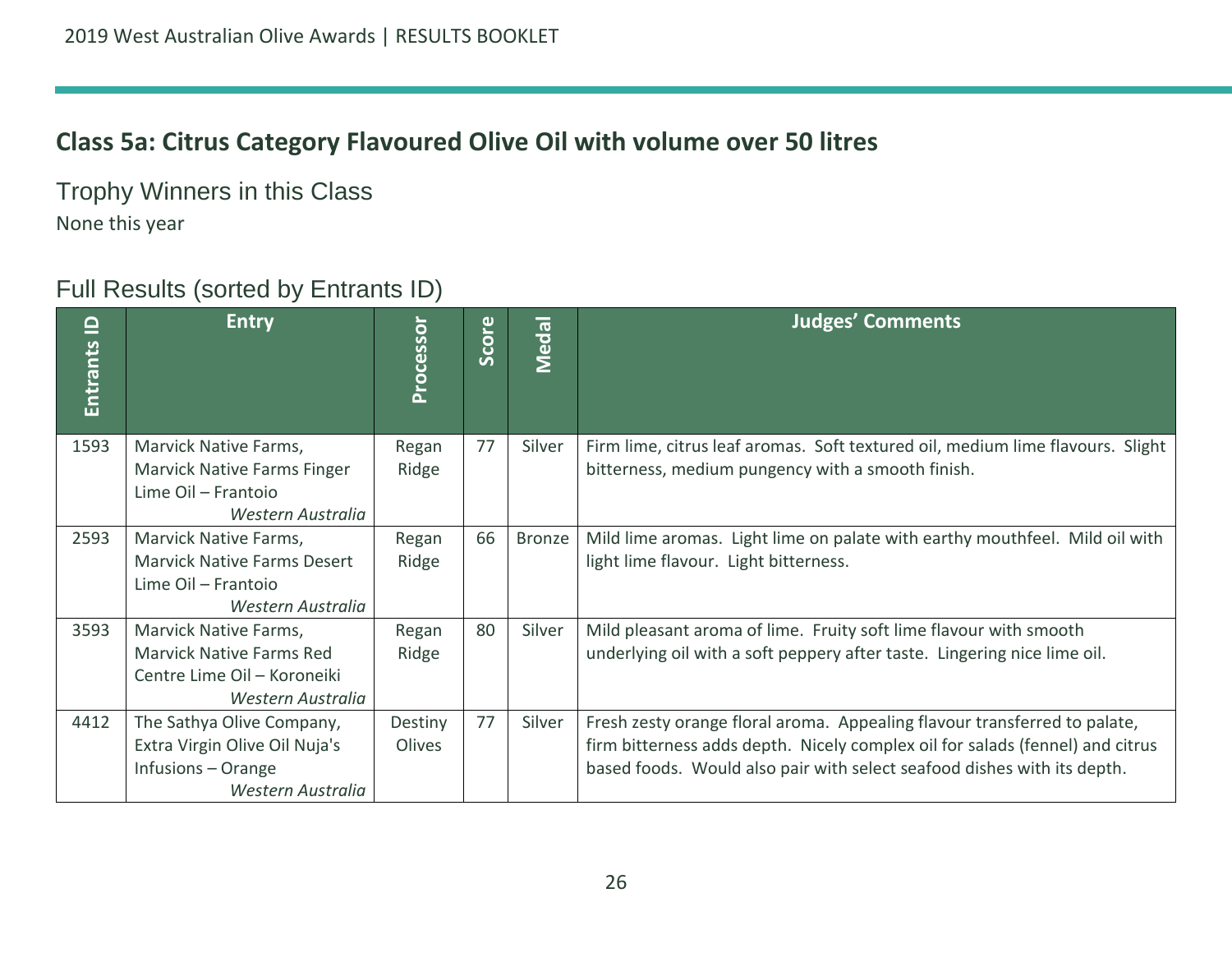| Entrants ID | <b>Entry</b>                                                                                              | Processor         | Score | Medal         | <b>Judges' Comments</b>                                                                                                                                          |
|-------------|-----------------------------------------------------------------------------------------------------------|-------------------|-------|---------------|------------------------------------------------------------------------------------------------------------------------------------------------------------------|
| 4436        | The Sathya Olive Company,<br>Extra Virgin Olive Oil Nuja's<br>Infusions - Lime<br>Western Australia       | Destiny<br>Olives | 78    | Silver        | Pleasant fresh mild lime aroma blends with strong EVO aroma. Lime flavours<br>in harmony with underlying oil. A complex oil with a sharp pungent finish          |
| 4593        | Marvick Native Farms,<br><b>Marvick Native Farms Sunrise</b><br>Lime Oil - Koroneiki<br>Western Australia | Regan<br>Ridge    | 89    | Gold          | Fresh lime aroma transfers onto palate. The carrier oil was fresh with a<br>pleasant after taste. Delicious finish                                               |
| 5593        | Marvick Native Farms,<br><b>Marvick Native Farms Kaffir</b><br>Lime Oil - Koroneiki<br>Western Australia  | Regan<br>Ridge    | 80    | Silver        | Fresh lime aroma transfers onto palate with a pleasant mouthfeel and mild<br>peppery after taste which lingers                                                   |
| 824C        | Guinea Grove Farm, Lime<br>Pressed - Lime<br>Western Australia                                            | Self              | 65    | <b>Bronze</b> | Sweet lime aroma. Bitter flavour, hard to detect underlying Evoo. A bit one<br>dimensional                                                                       |
| <b>HMME</b> | Guinea Grove Farm, Orange<br>Pressed - Orange<br>Western Australia                                        | Self              | 86    | Gold          | An excellent orange aroma and flavour with a good carrier oil. Well<br>balanced and persistent. Very nice in any form of dessert or salad dressings.             |
| P718        | York Olive Oil Co, York Olive<br>Oil Co - Lemon<br>Western Australia                                      | Self              | 78    | Silver        | Appealing lemon aroma. Zesty lemon & pith carries to the palate in a light<br>fresh oil. Light but complex lemon oil to pair with seafood, salads and<br>baking. |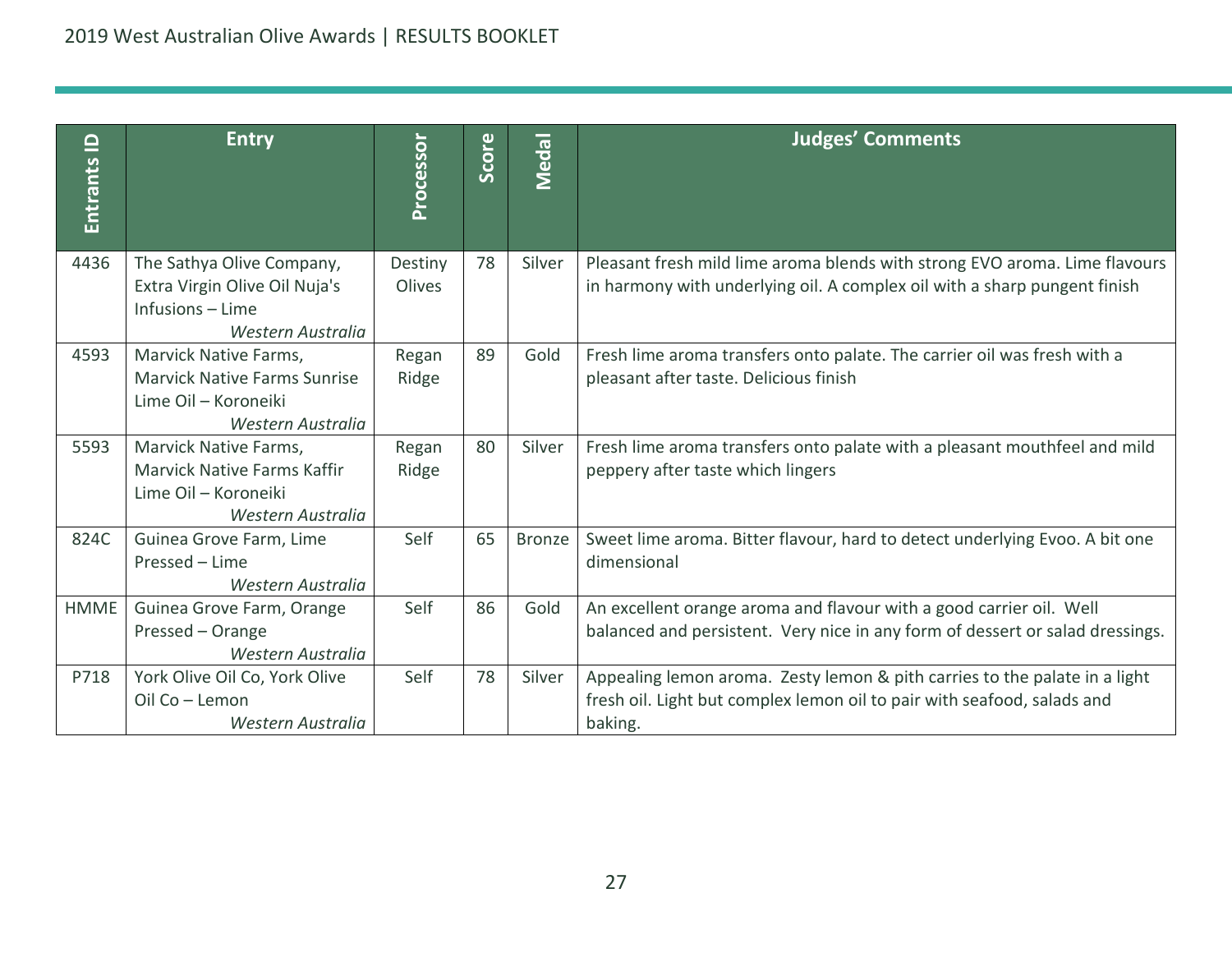## **Class 5b: Non-Citrus Category Flavoured Olive Oil with volume over 50 litres**

Trophy Winners in this Class

**Best Commercial WA Flavoured Oil:** Preston Valley Grove Pty Ltd, Chilli Pressed - Chilli Pressed (Agramata) **Best Flavoured Oil of Show:** Guinea Grove Farm, Basil Crush - Basil

<span id="page-27-0"></span>

| ≘<br>Entrants     | <b>Entry</b>                                                                                                    | Processor         | Score | Medal  | <b>Judges' Comments</b>                                                                                                     |
|-------------------|-----------------------------------------------------------------------------------------------------------------|-------------------|-------|--------|-----------------------------------------------------------------------------------------------------------------------------|
| 4234              | Olio Bello, Asian Sensation - Corregiola<br>(Chilli, Garlic & Ginger Flavoured<br>Pressed)<br>Western Australia | Olio Bello        | 76    | Silver | Ginger over garlic transfers well to palate. Ginger returns<br>dominant. Well balanced, flavoursome product. Chilli finish. |
| 4337              | The Sathya Olive Company, Extra Virgin<br>Olive Oil Nuja's Infusions - Garlic<br>Western Australia              | Destiny<br>Olives | 80    | Silver | Soft aroma transferring to palate. Unfolding garlic flavours,<br>lingering development                                      |
| 4351              | The Sathya Olive Company, Extra Virgin<br>Olive Oil Nuja's Infusions - Lemongrass<br>Western Australia          | Destiny<br>Olives | 80    | Silver | Great Aroma. Fresh sweet lemon grass flavour. Merges well<br>with oil. No defects                                           |
| 4382              | The Sathya Olive Company, Extra Virgin<br>Olive Oil Nuja's Infusions - Chilli & Garlic<br>Western Australia     | Destiny<br>Olives | 73    | Bronze | Chilli over garlic. Sweet chilli and sweet garlic sitting well with<br>the oil. Interesting concept, more exploration.      |
| M <sub>2</sub> CW | Guinea Grove Farm, Basil Crush - Basil<br>Western Australia                                                     | Self              | 87    | Gold   | Intense basil aroma. Fresh basil, herbal flavour on the pallete.<br>The carrier oil was fresh and delicious.                |